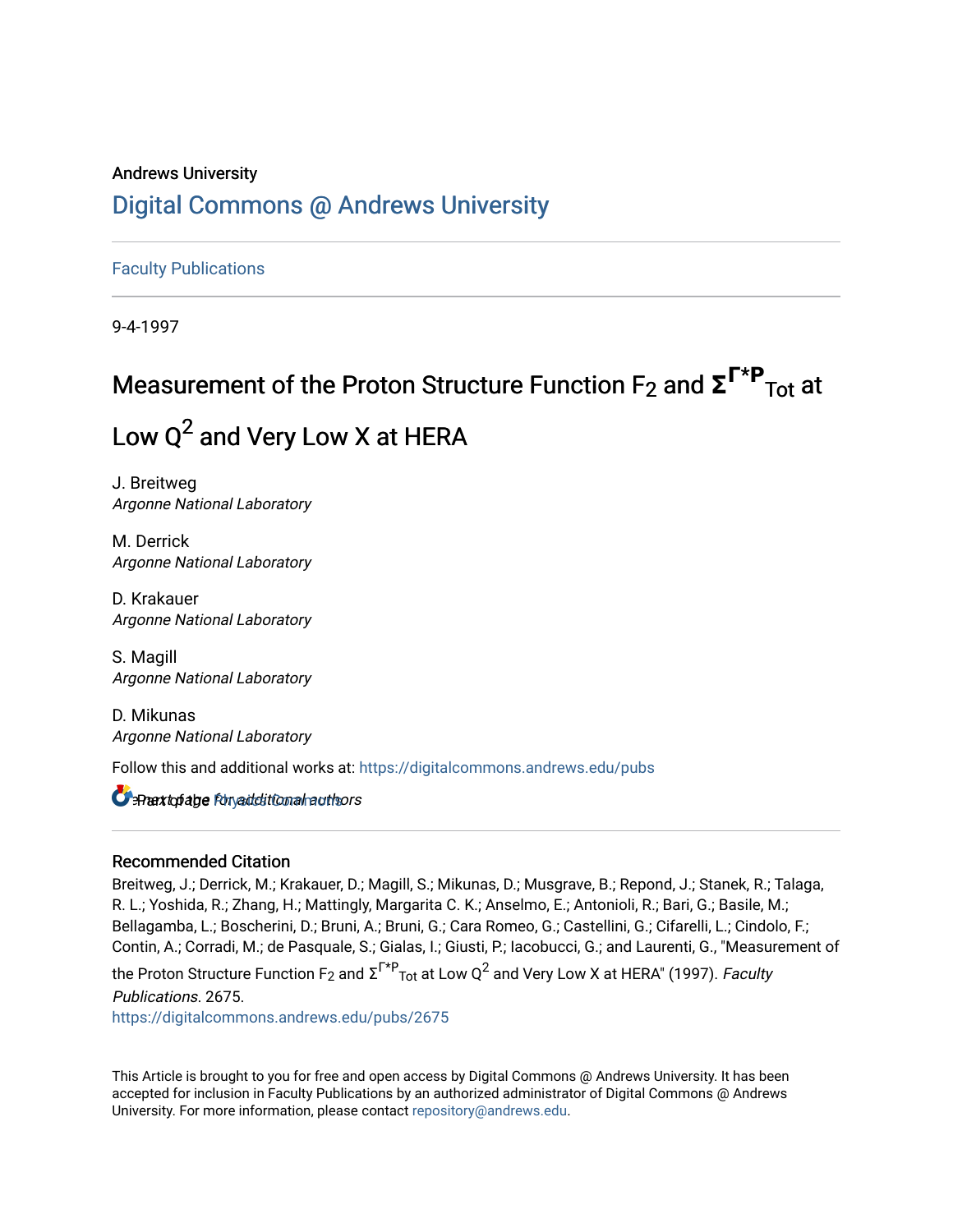#### Authors

- J. Breitweg, M. Derrick, D. Krakauer, S. Magill, D. Mikunas, B. Musgrave, J. Repond, R. Stanek, R. L. Talaga,
- R. Yoshida, H. Zhang, Margarita C. K. Mattingly, E. Anselmo, R. Antonioli, G. Bari, M. Basile, L. Bellagamba,
- D. Boscherini, A. Bruni, G. Bruni, G. Cara Romeo, G. Castellini, L. Cifarelli, F. Cindolo, A. Contin, M. Corradi,
- S. de Pasquale, I. Gialas, P. Giusti, G. Iacobucci, and G. Laurenti

This article is available at Digital Commons @ Andrews University:<https://digitalcommons.andrews.edu/pubs/2675>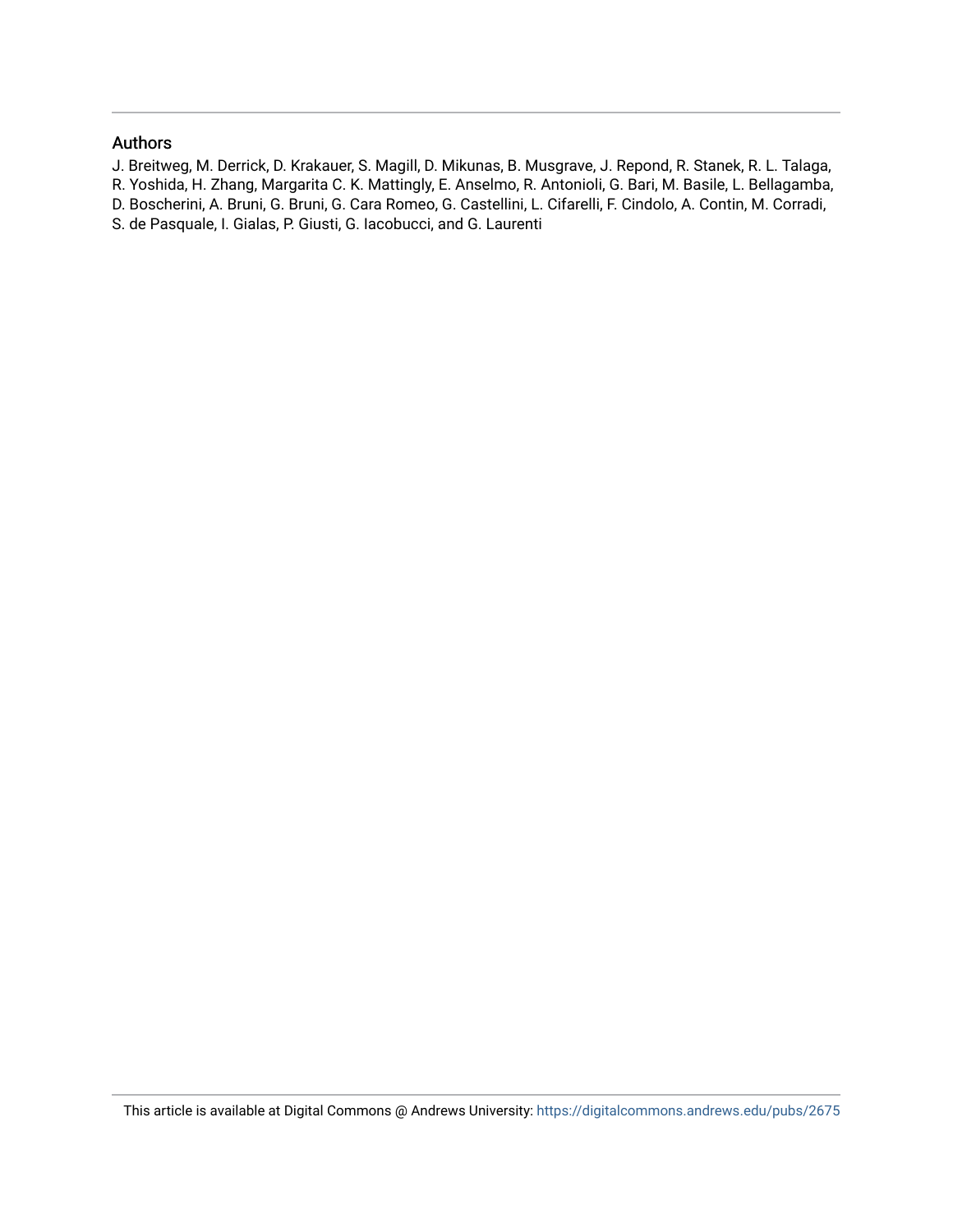## Measurement of the Proton Structure Function  $F_2$  and  $\sigma_{tot}^{\gamma^*p}$  at Low  $Q^2$  and Very Low  $x$  at HERA

ZEUS Collaboration

#### Abstract

A small electromagnetic sampling calorimeter, installed in the ZEUS experiment in 1995, significantly enhanced the acceptance for very low x and low  $Q^2$  inelastic neutral current scattering,  $e^+p \rightarrow e^+X$ , at HERA. A measurement of the proton structure function  $F_2$  and the total virtual photon-proton  $(\gamma^*p)$  cross-section is presented for  $0.11 \leq Q^2 \leq 0.65$  GeV<sup>2</sup> and  $2 \times 10^{-6} \leq x \leq 6 \times 10^{-5}$ , corresponding to a range in the  $\gamma^* p$  c.m. energy of  $100 \leq W \leq 230$  GeV. Comparisons with various models are also presented.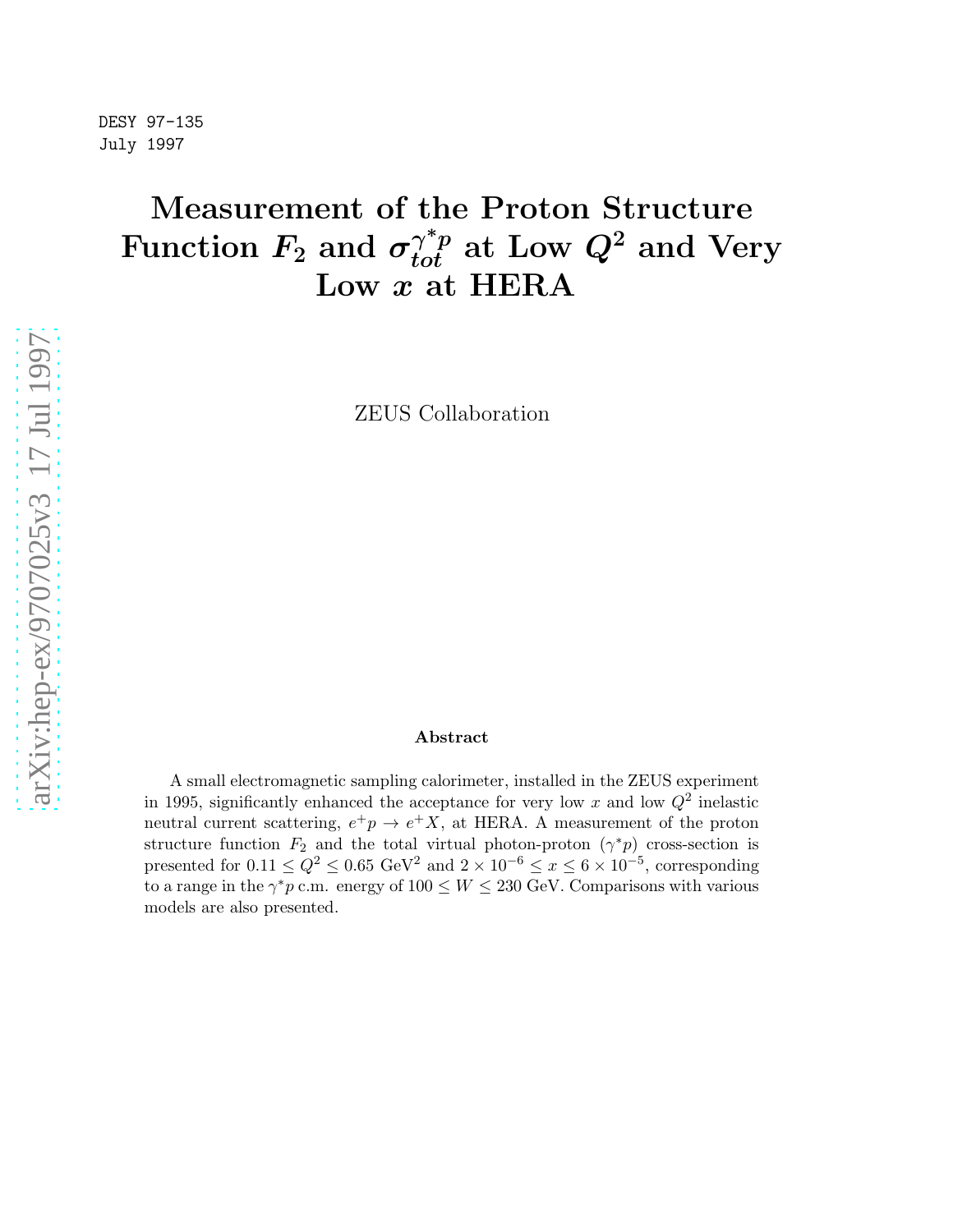## The ZEUS Collaboration

J. Breitweg, M. Derrick, D. Krakauer, S. Magill, D. Mikunas, B. Musgrave, J. Repond, R. Stanek, R.L. Talaga, R. Yoshida, H. Zhang Argonne National Laboratory, Argonne, IL, USA <sup>p</sup>

M.C.K. Mattingly Andrews University, Berrien Springs, MI, USA

F. Anselmo, P. Antonioli, G. Bari, M. Basile, L. Bellagamba, D. Boscherini, A. Bruni, G. Bruni, G. Cara Romeo, G. Castellini<sup>1</sup>, L. Cifarelli<sup>2</sup>, F. Cindolo, A. Contin, M. Corradi, S. De Pasquale, I. Gialas<sup>3</sup>, P. Giusti, G. Iacobucci, G. Laurenti, G. Levi, A. Margotti, T. Massam, R. Nania, F. Palmonari, A. Pesci, A. Polini, F. Ricci, G. Sartorelli, Y. Zamora Garcia<sup>4</sup>, A. Zichichi University and INFN Bologna, Bologna, Italy <sup>f</sup>

C. Amelung, A. Bornheim, I. Brock, K. Coböken, J. Crittenden, R. Deffner, M. Eckert, M. Grothe, H. Hartmann, K. Heinloth, L. Heinz, E. Hilger, H.-P. Jakob, U.F. Katz, R. Kerger, E. Paul, M. Pfeiffer, Ch. Rembser<sup>5</sup>, J. Stamm, R. Wedemeyer<sup>6</sup>, H. Wieber Physikalisches Institut der Universität Bonn, Bonn, Germany<sup>c</sup>

D.S. Bailey, S. Campbell-Robson, W.N. Cottingham, B. Foster, R. Hall-Wilton, M.E. Hayes, G.P. Heath, H.F. Heath, D. Piccioni, D.G. Roff, R.J. Tapper H.H. Wills Physics Laboratory, University of Bristol, Bristol, U.K. <sup>o</sup>

M. Arneodo<sup>7</sup>, R. Ayad, M. Capua, A. Garfagnini, L. Iannotti, M. Schioppa, G. Susinno Calabria University, Physics Dept.and INFN, Cosenza, Italy f

J.Y. Kim, J.H. Lee, I.T. Lim, M.Y. Pac<sup>8</sup> Chonnam National University, Kwangju, Korea <sup>h</sup>

A. Caldwell<sup>9</sup>, N. Cartiglia, Z. Jing, W. Liu, B. Mellado, J.A. Parsons, S. Ritz<sup>10</sup>, S. Sampson, F. Sciulli, P.B. Straub, Q. Zhu Columbia University, Nevis Labs., Irvington on Hudson, N.Y., USA <sup>q</sup>

P. Borzemski, J. Chwastowski, A. Eskreys, Z. Jakubowski, M.B. Przybycień, M. Zachara, L. Zawiejski Inst. of Nuclear Physics, Cracow, Poland<sup>j</sup>

L. Adamczyk<sup>11</sup>, B. Bednarek, K. Jeleń, D. Kisielewska, T. Kowalski, M. Przybycień, E. Rulikowska-Zarębska, L. Suszycki, J. Zając Faculty of Physics and Nuclear Techniques, Academy of Mining and Metallurgy, Cracow, Poland<sup>j</sup>

Z. Duliński, A. Kotański Jagellonian Univ., Dept. of Physics, Cracow, Poland <sup>k</sup>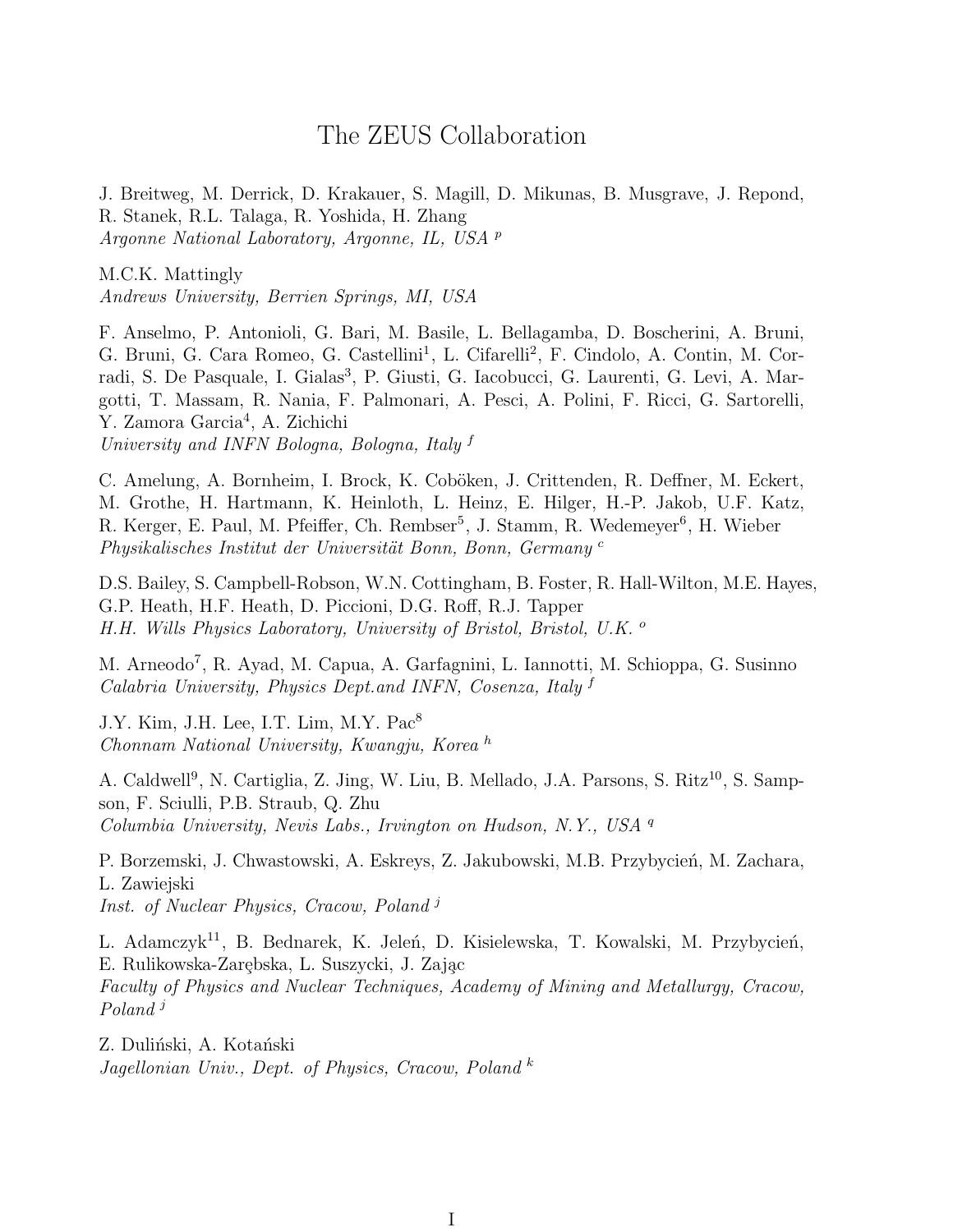G. Abbiendi<sup>12</sup>, L.A.T. Bauerdick, U. Behrens, H. Beier, J.K. Bienlein, G. Cases<sup>13</sup>, O. Deppe, K. Desler, G. Drews, U. Fricke, D.J. Gilkinson, C. Glasman, P. Göttlicher, J. Große-Knetter, T. Haas, W. Hain, D. Hasell, K.F. Johnson<sup>14</sup>, M. Kasemann, W. Koch, U. Kötz, H. Kowalski, J. Labs, L. Lindemann, B. Löhr, M. Löwe<sup>15</sup>, O. Mańczak, J. Milewski, T. Monteiro<sup>16</sup>, J.S.T. Ng<sup>17</sup>, D. Notz, K. Ohrenberg<sup>18</sup>, I.H. Park<sup>19</sup>, A. Pellegrino, F. Pelucchi, K. Piotrzkowski, M. Roco<sup>20</sup>, M. Rohde, J. Roldán, J.J. Ryan, A.A. Savin, U. Schneekloth, F. Selonke, B. Surrow, E. Tassi, T. Voß<sup>21</sup>, D. Westphal, G. Wolf, U. Wollmer<sup>22</sup>, C. Youngman, A.F. Zarnecki, W. Zeuner Deutsches Elektronen-Synchrotron DESY, Hamburg, Germany

B.D. Burow, H.J. Grabosch, A. Meyer, S. Schlenstedt DESY-IfH Zeuthen, Zeuthen, Germany

G. Barbagli, E. Gallo, P. Pelfer University and INFN, Florence, Italy <sup>f</sup>

G. Maccarrone, L. Votano INFN, Laboratori Nazionali di Frascati, Frascati, Italy <sup>f</sup>

A. Bamberger, S. Eisenhardt, P. Markun, T. Trefzger<sup>23</sup>, S. Wölfle Fakultät für Physik der Universität Freiburg i.Br., Freiburg i.Br., Germany<sup>c</sup>

J.T. Bromley, N.H. Brook, P.J. Bussey, A.T. Doyle, D.H. Saxon, L.E. Sinclair, E. Strickland, M.L. Utley<sup>24</sup>, R. Waugh, A.S. Wilson Dept. of Physics and Astronomy, University of Glasgow, Glasgow, U.K. <sup>o</sup>

I. Bohnet, N. Gendner, U. Holm, A. Meyer-Larsen, H. Salehi, K. Wick Hamburg University, I. Institute of Exp. Physics, Hamburg, Germany <sup>c</sup>

L.K. Gladilin<sup>25</sup>, D. Horstmann, D. Kçira, R. Klanner, E. Lohrmann, G. Poelz, W. Schott<sup>26</sup>, F. Zetsche Hamburg University, II. Institute of Exp. Physics, Hamburg, Germany <sup>c</sup>

T.C. Bacon, I. Butterworth, J.E. Cole, V.L. Harris, G. Howell, B.H.Y. Hung, L. Lamberti<sup>27</sup>, K.R. Long, D.B. Miller, N. Pavel, A. Prinias<sup>28</sup>, J.K. Sedgbeer, D. Sideris, A.F. Whitfield<sup>29</sup> Imperial College London, High Energy Nuclear Physics Group, London, U.K. <sup>o</sup>

U. Mallik, S.M. Wang, J.T. Wu University of Iowa, Physics and Astronomy Dept., Iowa City, USA  $^p$ 

P. Cloth, D. Filges Forschungszentrum Jülich, Institut für Kernphysik, Jülich, Germany

J.I. Fleck<sup>5</sup>, T. Ishii, M. Kuze, M. Nakao, K. Tokushuku, S. Yamada, Y. Yamazaki<sup>30</sup> Institute of Particle and Nuclear Studies, KEK, Tsukuba, Japan <sup>g</sup>

S.H. An, S.B. Lee, S.W. Nam<sup>31</sup>, H.S. Park, S.K. Park Korea University, Seoul, Korea <sup>h</sup>

F. Barreiro, J.P. Fernández, G. García, R. Graciani, J.M. Hernández, L. Hervás<sup>5</sup>, L. Labarga, M. Martínez, J. del Peso, J. Puga, J. Terrón, J.F. de Trocóniz Univer. Autónoma Madrid, Depto de Física Teórica, Madrid, Spain  $<sup>n</sup>$ </sup>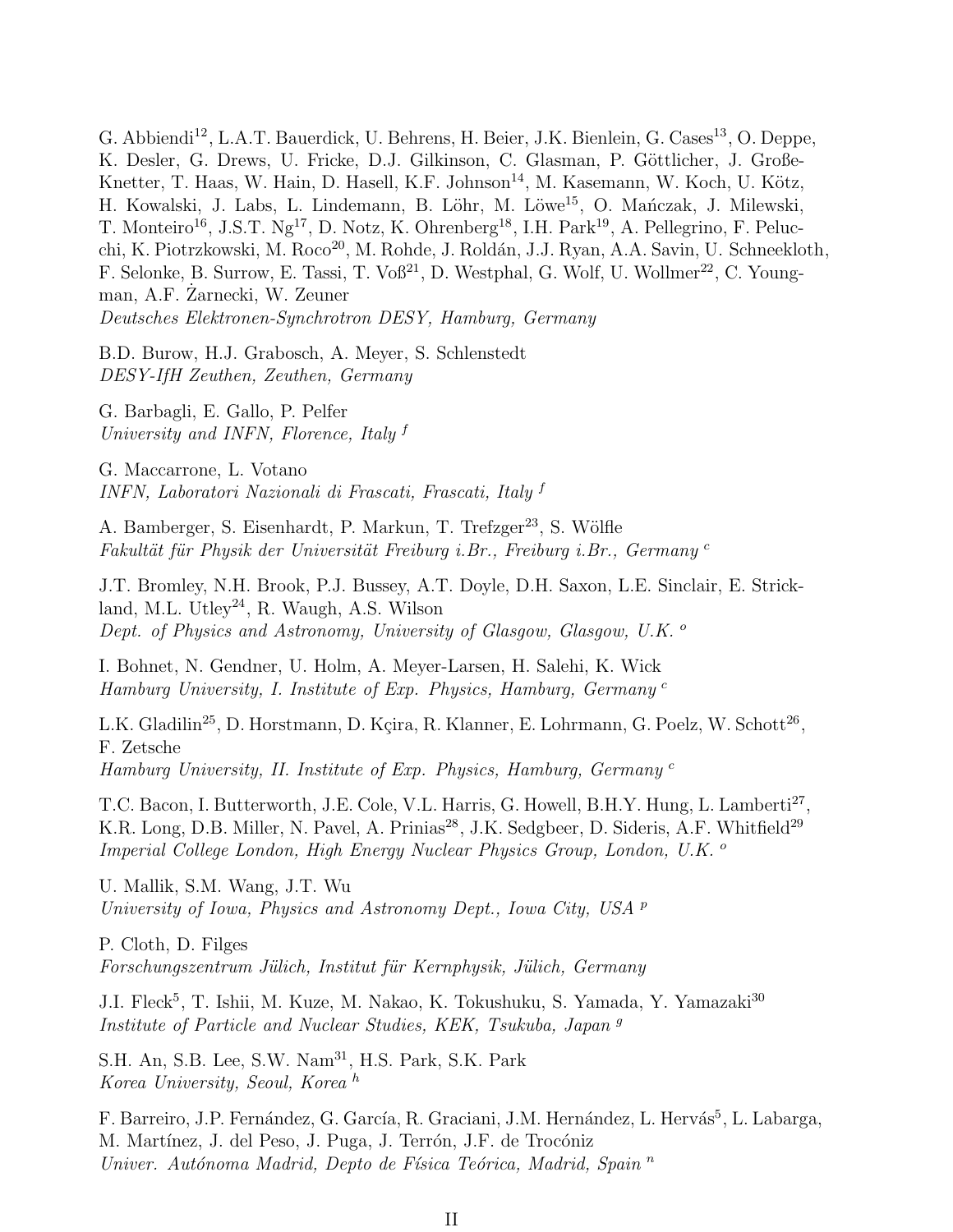F. Corriveau, D.S. Hanna, J. Hartmann, L.W. Hung, J.N. Lim, W.N. Murray, A. Ochs, M. Riveline, D.G. Stairs, M. St-Laurent, R. Ullmann  $McGill$  University, Dept. of Physics, Montréal, Québec, Canada<sup>a</sup>, <sup>b</sup>

T. Tsurugai

Meiji Gakuin University, Faculty of General Education, Yokohama, Japan

V. Bashkirov, B.A. Dolgoshein, A. Stifutkin Moscow Engineering Physics Institute, Moscow, Russia <sup>l</sup>

G.L. Bashindzhagyan, P.F. Ermolov, Yu.A. Golubkov, L.A. Khein, N.A. Korotkova, I.A. Korzhavina, V.A. Kuzmin, O.Yu. Lukina, A.S. Proskuryakov, L.M. Shcheglova<sup>32</sup>, A.N. Solomin<sup>32</sup>, S.A. Zotkin Moscow State University, Institute of Nuclear Physics, Moscow, Russia <sup>m</sup>

C. Bokel, M. Botje, N. Brümmer, F. Chlebana<sup>20</sup>, J. Engelen, P. Kooijman, A. van Sighem, H. Tiecke, N. Tuning, W. Verkerke, J. Vossebeld, M. Vreeswijk<sup>5</sup>, L. Wiggers, E. de Wolf NIKHEF and University of Amsterdam, Amsterdam, Netherlands i

D. Acosta, B. Bylsma, L.S. Durkin, J. Gilmore, C.M. Ginsburg, C.L. Kim, T.Y. Ling, P. Nylander, T.A. Romanowski<sup>33</sup> Ohio State University, Physics Department, Columbus, Ohio, USA <sup>p</sup>

H.E. Blaikley, R.J. Cashmore, A.M. Cooper-Sarkar, R.C.E. Devenish, J.K. Edmonds, N. Harnew,

M. Lancaster<sup>34</sup>, J.D. McFall, C. Nath, V.A. Noves<sup>28</sup>, A. Quadt, O. Ruske, J.R. Tickner, H. Uijterwaal,

R. Walczak, D.S. Waters Department of Physics, University of Oxford, Oxford, U.K.  $^{\circ}$ 

A. Bertolin, R. Brugnera, R. Carlin, F. Dal Corso, U. Dosselli, S. Limentani, M. Morandin, M. Posocco, L. Stanco, R. Stroili, C. Voci Dipartimento di Fisica dell' Università and INFN, Padova, Italy f

J. Bulmahn, R.G. Feild<sup>35</sup>, B.Y. Oh, J.R. Okrasiński, J.J. Whitmore Pennsylvania State University, Dept. of Physics, University Park, PA, USA <sup>q</sup>

Y. Iga Polytechnic University, Sagamihara, Japan<sup>9</sup>

G. D'Agostini, G. Marini, A. Nigro, M. Raso Dipartimento di Fisica, Univ. 'La Sapienza' and INFN, Rome, Italy <sup>f</sup>

J.C. Hart, N.A. McCubbin, T.P. Shah Rutherford Appleton Laboratory, Chilton, Didcot, Oxon, U.K. <sup>o</sup>

D. Epperson, C. Heusch, J.T. Rahn, H.F.-W. Sadrozinski, A. Seiden, D.C. Williams University of California, Santa Cruz, CA, USA <sup>p</sup>

O. Schwarzer, A.H. Walenta Fachbereich Physik der Universität-Gesamthochschule Siegen, Germany<sup>c</sup>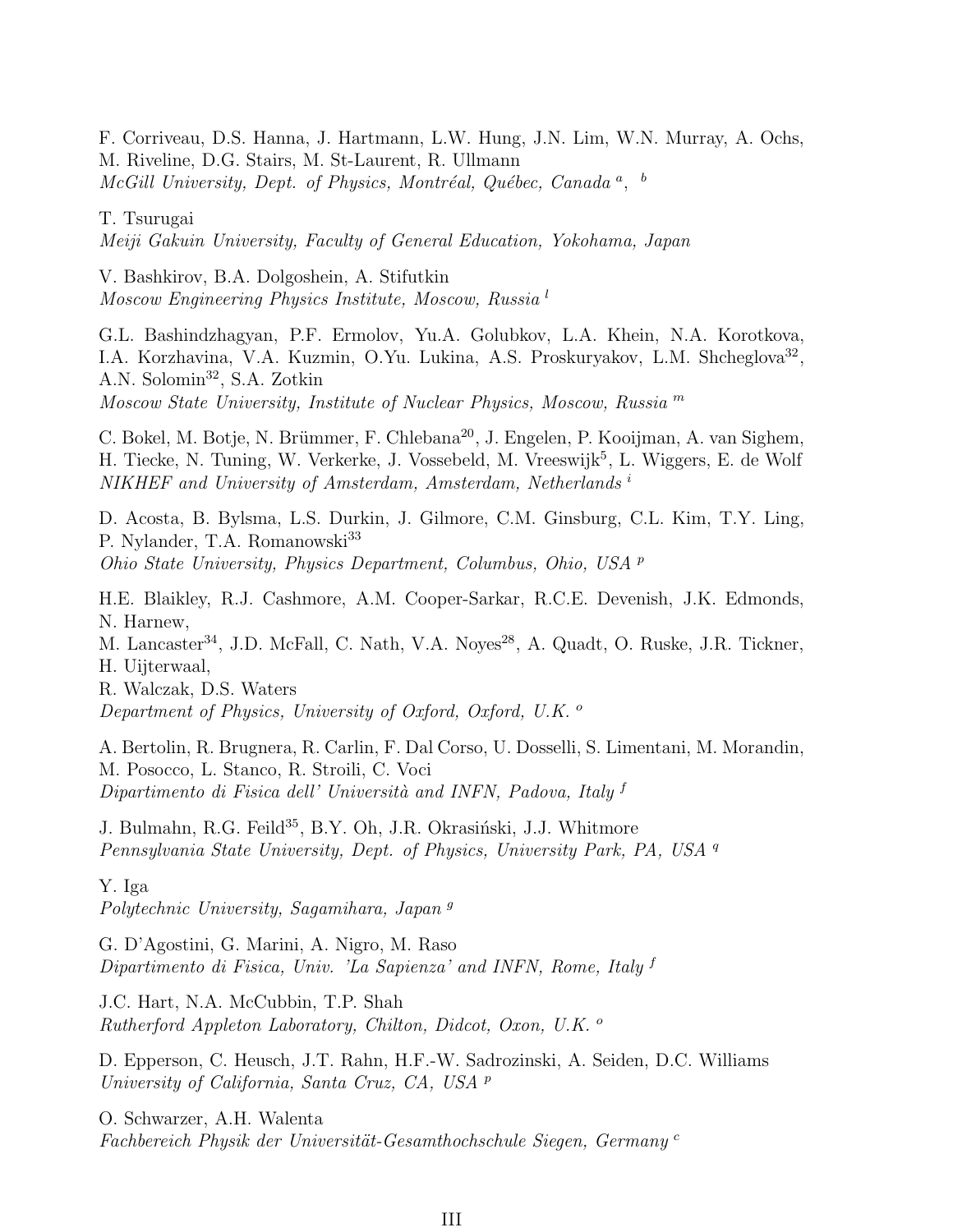H. Abramowicz, G. Briskin, S. Dagan<sup>36</sup>, T. Doeker, S. Kananov, A. Levy<sup>37</sup> Raymond and Beverly Sackler Faculty of Exact Sciences, School of Physics, Tel-Aviv University, Tel-Aviv, Israel  $e$ 

T. Abe, T. Fusayasu, M. Inuzuka, K. Nagano, I. Suzuki, K. Umemori, T. Yamashita Department of Physics, University of Tokyo, Tokyo, Japan <sup>g</sup>

R. Hamatsu, T. Hirose, K. Homma, S. Kitamura<sup>38</sup>, T. Matsushita, K. Yamauchi Tokyo Metropolitan University, Dept. of Physics, Tokyo, Japan <sup>g</sup>

R. Cirio, M. Costa, M.I. Ferrero, S. Maselli, V. Monaco, C. Peroni, M.C. Petrucci, R. Sacchi, A. Solano, A. Staiano Università di Torino, Dipartimento di Fisica Sperimentale and INFN, Torino, Italy  $f$ 

M. Dardo

II Faculty of Sciences, Torino University and INFN - Alessandria, Italy <sup>f</sup>

D.C. Bailey, M. Brkic, C.-P. Fagerstroem, G.F. Hartner, K.K. Joo, G.M. Levman, J.F. Martin, R.S. Orr, S. Polenz, C.R. Sampson, D. Simmons, R.J. Teuscher<sup>5</sup> University of Toronto, Dept. of Physics, Toronto, Ont., Canada <sup>a</sup>

J.M. Butterworth, C.D. Catterall, T.W. Jones, P.B. Kaziewicz, J.B. Lane, R.L. Saunders, J. Shulman, M.R. Sutton University College London, Physics and Astronomy Dept., London, U.K. <sup>o</sup>

B. Lu, L.W. Mo Virginia Polytechnic Inst. and State University, Physics Dept., Blacksburg, VA, USA <sup>q</sup>

J. Ciborowski, G. Grzelak<sup>39</sup>, M. Kasprzak, K. Muchorowski<sup>40</sup>, R.J. Nowak, J.M. Pawlak, R. Pawlak, T. Tymieniecka, A.K. Wróblewski, J.A. Zakrzewski Warsaw University, Institute of Experimental Physics, Warsaw, Poland<sup>j</sup>

M. Adamus Institute for Nuclear Studies, Warsaw, Poland<sup>j</sup>

C. Coldewey, Y. Eisenberg<sup>36</sup>, D. Hochman, U. Karshon<sup>36</sup>, D. Revel<sup>36</sup> Weizmann Institute, Department of Particle Physics, Rehovot, Israel<sup>d</sup>

W.F. Badgett, D. Chapin, R. Cross, S. Dasu, C. Foudas, R.J. Loveless, S. Mattingly, D.D. Reeder, W.H. Smith, A. Vaiciulis, M. Wodarczyk University of Wisconsin, Dept. of Physics, Madison, WI, USA <sup>p</sup>

S. Bhadra, W.R. Frisken, M. Khakzad, W.B. Schmidke York University, Dept. of Physics, North York, Ont., Canada<sup>a</sup>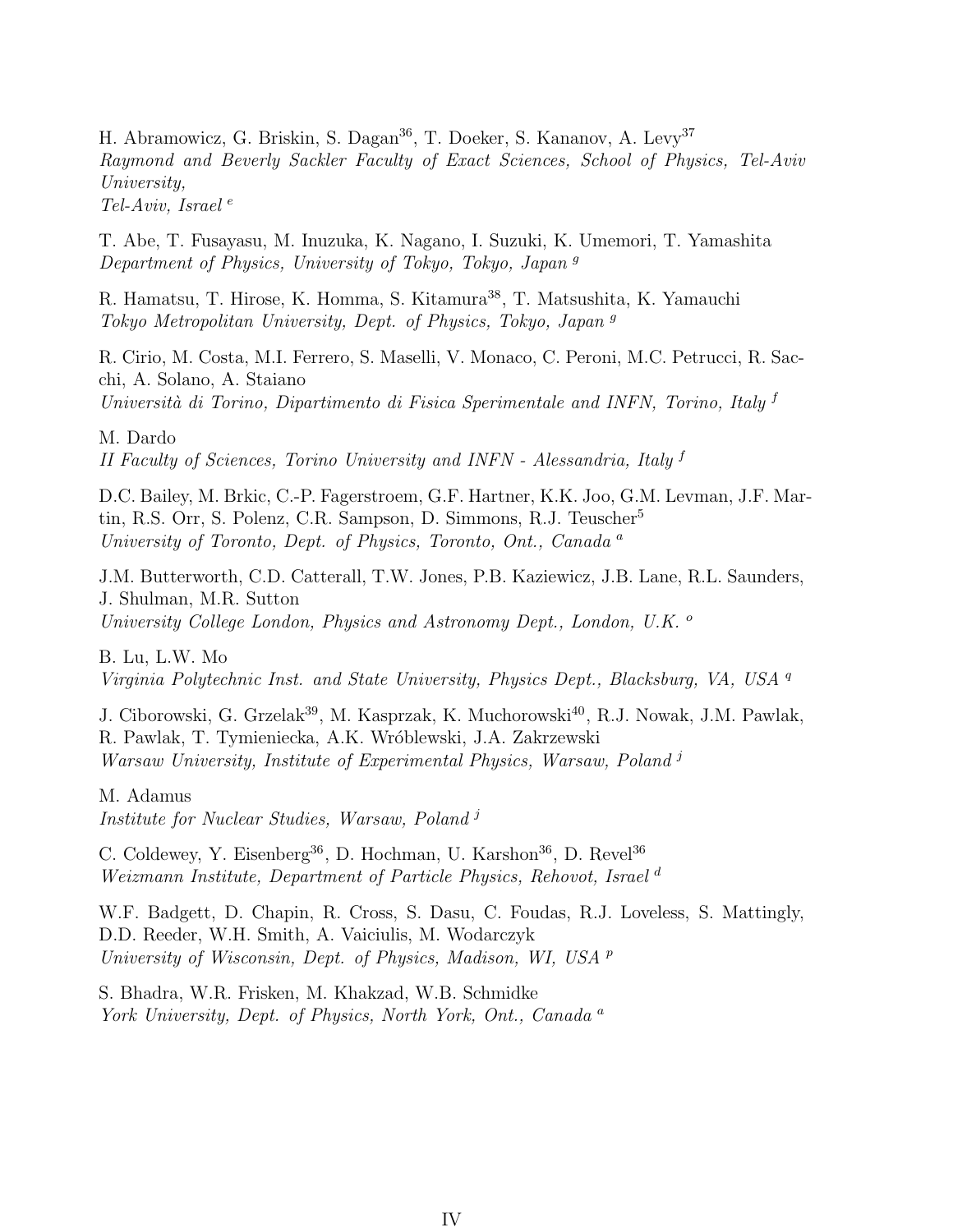- <sup>1</sup> also at IROE Florence, Italy
- <sup>2</sup> now at Univ. of Salerno and INFN Napoli, Italy
- <sup>3</sup> now at Univ. of Crete, Greece
- 4 supported by Worldlab, Lausanne, Switzerland
- $^5$  now at CERN  $\,$
- 6 retired
- <sup>7</sup> also at University of Torino and Alexander von Humboldt Fellow at University of Hamburg
- <sup>8</sup> now at Dongshin University, Naju, Korea
- <sup>9</sup> also at DESY
- <sup>10</sup> Alfred P. Sloan Foundation Fellow
- <sup>11</sup> supported by the Polish State Committee for Scientific Research, grant No. 2P03B14912
- <sup>12</sup> supported by an EC fellowship number ERBFMBICT 950172
- <sup>13</sup> now at SAP A.G., Walldorf
- <sup>14</sup> visitor from Florida State University
- <sup>15</sup> now at ALCATEL Mobile Communication GmbH, Stuttgart
- <sup>16</sup> supported by European Community Program PRAXIS XXI
- <sup>17</sup> now at DESY-Group FDET
- $^{18}$  now at DESY Computer Center
- <sup>19</sup> visitor from Kyungpook National University, Taegu, Korea, partially supported by **DESY**
- <sup>20</sup> now at Fermi National Accelerator Laboratory (FNAL), Batavia, IL, USA
- <sup>21</sup> now at NORCOM Infosystems, Hamburg
- <sup>22</sup> now at Oxford University, supported by DAAD fellowship HSP II-AUFE III
- <sup>23</sup> now at ATLAS Collaboration, Univ. of Munich
- <sup>24</sup> now at Clinical Operational Research Unit, University College, London
- $^{25}$  on leave from MSU, supported by the GIF, contract I-0444-176.07/95
- <sup>26</sup> now a self-employed consultant
- <sup>27</sup> supported by an EC fellowship
- <sup>28</sup> PPARC Post-doctoral Fellow
- <sup>29</sup> now at Conduit Communications Ltd., London, U.K.
- <sup>30</sup> supported by JSPS Postdoctoral Fellowships for Research Abroad
- $31$  now at Wayne State University, Detroit
- <sup>32</sup> partially supported by the Foundation for German-Russian Collaboration DFG-RFBR (grant nos 436
- RUS 113/248/3 and 436 RUS 113/248/2)
- <sup>33</sup> now at Department of Energy, Washington
- <sup>34</sup> now at Lawrence Berkeley Laboratory, Berkeley, CA, USA
- $35$  now at Yale University, New Haven, CT
- <sup>36</sup> supported by a MINERVA Fellowship
- <sup>37</sup> partially supported by DESY
- <sup>38</sup> present address: Tokyo Metropolitan College of Allied Medical Sciences, Tokyo 116, Japan
- <sup>39</sup> supported by the Polish State Committee for Scientific Research, grant No. 2P03B09308
- <sup>40</sup> supported by the Polish State Committee for Scientific Research, grant No. 2P03B09208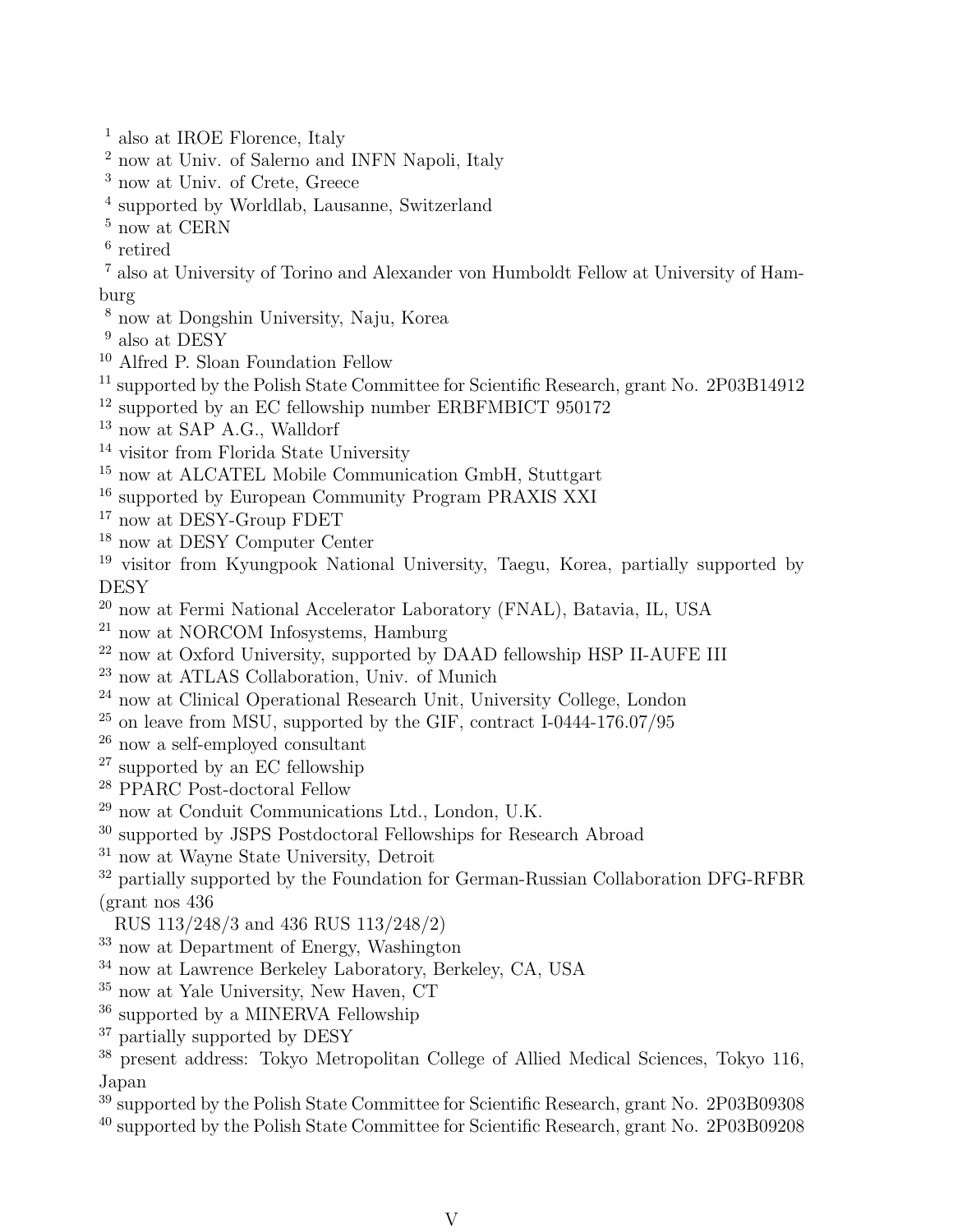- $\boldsymbol{a}$ supported by the Natural Sciences and Engineering Research Council of Canada (NSERC)
- b supported by the FCAR of Québec, Canada
- c supported by the German Federal Ministry for Education and Science, Research and Technology (BMBF), under contract numbers 057BN19P, 057FR19P, 057HH19P, 057HH29P, 057SI75I
- d supported by the MINERVA Gesellschaft für Forschung GmbH, the German Israeli Foundation, and the U.S.-Israel Binational Science Foundation
- e supported by the German Israeli Foundation, and by the Israel Science Foundation
- f supported by the Italian National Institute for Nuclear Physics (INFN)
- g supported by the Japanese Ministry of Education, Science and Culture (the Monbusho) and its grants for Scientific Research
- $h$ supported by the Korean Ministry of Education and Korea Science and Engineering Foundation
- i supported by the Netherlands Foundation for Research on Matter (FOM)
- j supported by the Polish State Committee for Scientific Research, grant No. 115/E-343/SPUB/P03/002/97, 2P03B10512, 2P03B10612, 2P03B14212, 2P03B10412
- $\boldsymbol{k}$ supported by the Polish State Committee for Scientific Research (grant No. 2P03B08308) and Foundation for Polish-German Collaboration
- <sup>l</sup> partially supported by the German Federal Ministry for Education and Science, Research and Technology (BMBF)
- $<sup>m</sup>$  supported by the Fund for Fundamental Research of Russian Ministry for</sup> Science and Education and by the German Federal Ministry for Education and Science, Research and Technology (BMBF)
- $\boldsymbol{n}$ supported by the Spanish Ministry of Education and Science through funds provided by CICYT
- o supported by the Particle Physics and Astronomy Research Council
- $\boldsymbol{p}$ supported by the US Department of Energy
- q supported by the US National Science Foundation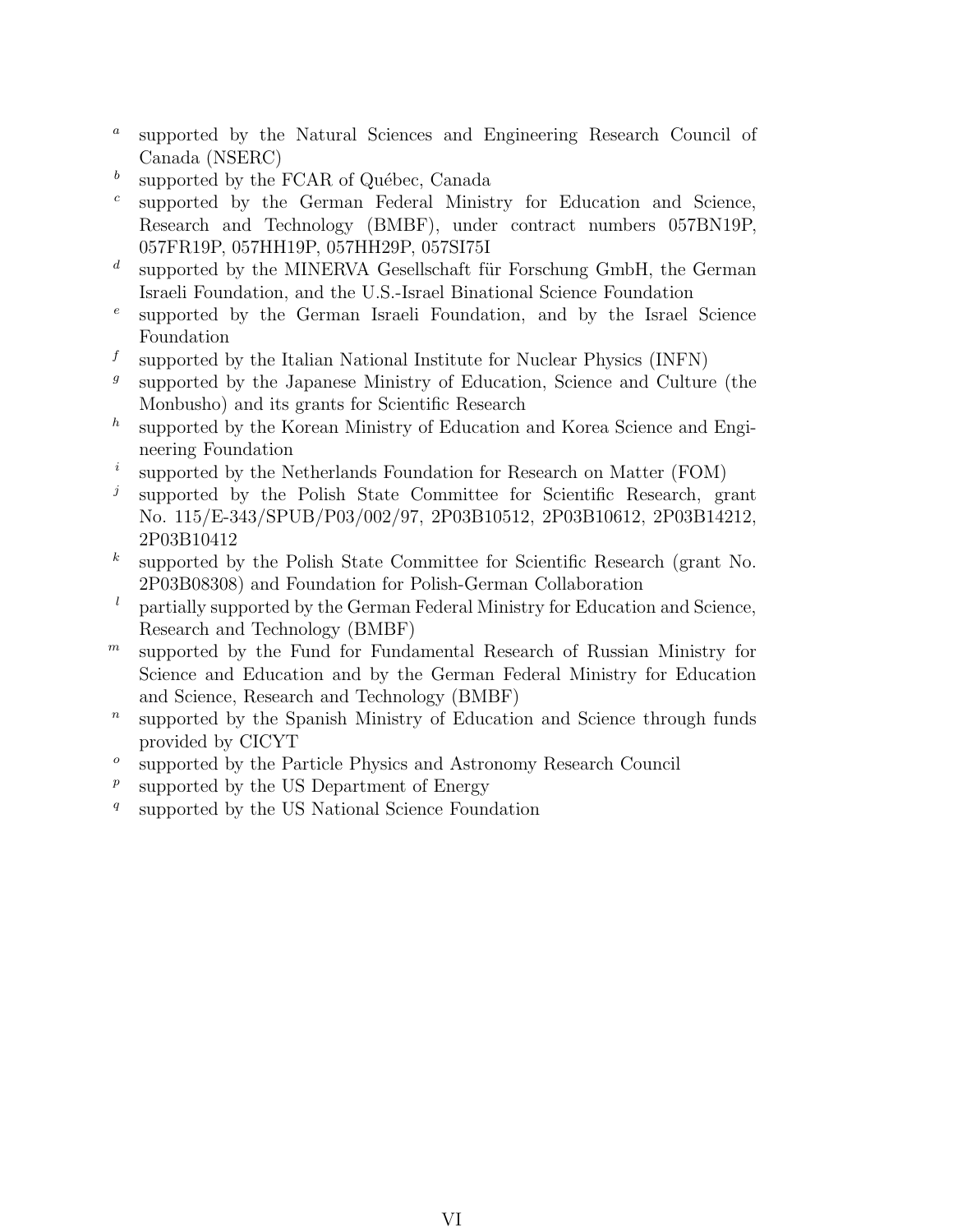## 1 Introduction

An early discovery at HERA was the rapid rise of the proton structure function,  $F_2(x, Q^2)$ , as the Bjorken scaling variable, x, decreases at low x for photon virtualities  $Q^2 > 10 \text{ GeV}^2$ [[1, 2\]](#page-20-0).The ZEUS [[3\]](#page-20-0) and H1 [\[4\]](#page-20-0) Collaborations have extended the measurement of  $F_2$ down to a  $Q^2$  value of 1.5 GeV<sup>2</sup>. One of the most interesting features of the recent data is the persistence to the lowest  $Q^2$  of the rapid rise of  $F_2$  with decreasing x. The predictionsof Glück, Reya and Vogt (GRV) [[5\]](#page-20-0), which result from the dynamic generation of parton densities via next-to-leading order (NLO) perturbative QCD (pQCD) DGLAP[[6\]](#page-20-0) evolution of valence type distributions starting at a very low scale,  $Q_0^2 = 0.34 \text{ GeV}^2$ , are in broad agreement with this observation. It is surprising that leading twist NLO pQCD can describe the data down to  $Q^2 = 1.5 \text{ GeV}^2$ . Other global fit analyses based on NLO pQCD, such as those performed by MRS [\[7\]](#page-20-0) and CTEQ [\[8](#page-20-0)], typically have much higher starting scales  $Q_0^2 = 3 - 5 \text{ GeV}^2$ . It then becomes an interesting question to determine at which  $Q^2$  the behaviour of  $F_2$  becomes dominated by non-perturbative contributions.

 $F_2$  is related to the total virtual photon-proton  $(\gamma^*p)$  cross-section by  $\sigma_{tot}^{\gamma^*p} \approx (4\pi^2\alpha/Q^2)F_2$ for  $x \ll 1$ . At fixed  $Q^2$ , the rapid rise of  $F_2$  with decreasing x is equivalent to a rapid rise of the total  $\gamma^* p$  cross-section with c.m. energy,  $W (W^2 \approx Q^2 / x$  in this kinematic regime). At high W,  $\sigma_{tot}^{\gamma^* p}$  can be described by a power law behaviour,  $\sigma_{tot}^{\gamma^* p} \propto W^{2\lambda}$ . For  $Q^2 \ge 1.5$ GeV<sup>2</sup>, the power  $\lambda$  is between 0.15 and 0.35 [\[3](#page-20-0), [4](#page-20-0)]. In contrast, the total cross-section for real photon-proton scattering (photoproduction, with  $Q^2 = 0$ ) shows only a modest rise withW,  $\lambda = 0.08$  [[9\]](#page-20-0), consistent with the energy behaviour of the total  $p\bar{p}$  cross-section. Reggetheory has been used successfully by, e.g., Donnachie and Landshoff  $(DL)$  [[9\]](#page-20-0) to describe the energy dependence of the total cross-section for hadron-hadron scattering and real photon-proton scattering, but their prediction[[10](#page-20-0)] for virtual photon-proton scattering fails to describe the data for  $Q^2 \geq 1.5 \text{ GeV}^2$ . Different groups (CKMT[[11](#page-20-0)],  $BK[12]$  $BK[12]$ ,  $ABY[13]$  $ABY[13]$  $ABY[13]$ , and  $ALLM[14]$  $ALLM[14]$ ) have used a variety of approaches to connect the very low  $Q^2$  behaviour with high  $Q^2$  pQCD. CKMT extend the Regge prediction by including  $Q<sup>2</sup>$  dependent absorptive corrections that modify the effective pomeron intercept, resulting in a  $Q^2$  dependent  $\lambda$  up to some  $Q_0^2$  in the range 1 to 5 GeV<sup>2</sup>; pQCD is then used to evolve from this  $Q_0^2$  to higher  $Q^2$ . BK describe the  $Q^2$  behaviour using a generalised vector dominance model (GVDM): the low  $Q^2$  region is controlled by the contributions of the low mass vector mesons, and the higher mass contributions are adjusted to provide agreement with pQCD predictions using a standard set of structure function parametrisations at larger  $Q^2$ . ABY extend their high  $Q^2$  QCD-inspired parametrisation into the low  $Q^2$ regime, and modify the evolution of  $\alpha_s$  so that it saturates at a finite value. ALLM introduce parametrisations that interpolate between the Regge and pQCD regimes. A review is given in reference[[15](#page-20-0)].

To study the transition from the hadronic type behaviour at  $Q^2 \approx 0$  to the deep inelastic scattering (DIS) regime  $(Q^2 \gg 1 \text{ GeV}^2)$ , the kinematic coverage of the ZEUS detector was substantially extended starting in 1995 with the installation of a new beampipe calorimeter (BPC)<sup>1</sup>. Here we report on the measurement of  $F_2$  and  $\sigma_{tot}^{\gamma^* p}$  for  $0.11 \le Q^2 \le 0.65 \text{ GeV}^2$ from  $e^+p$  scattering at  $\sqrt{s} = 300$  GeV using the ZEUS detector with the new BPC. This analysis is based on  $1.65$  pb<sup>-1</sup> of data taken during the 1995 HERA run. Recently the H1

<sup>&</sup>lt;sup>1</sup>Thenew BPC replaced a previous calorimeter described in  $[16]$  $[16]$ .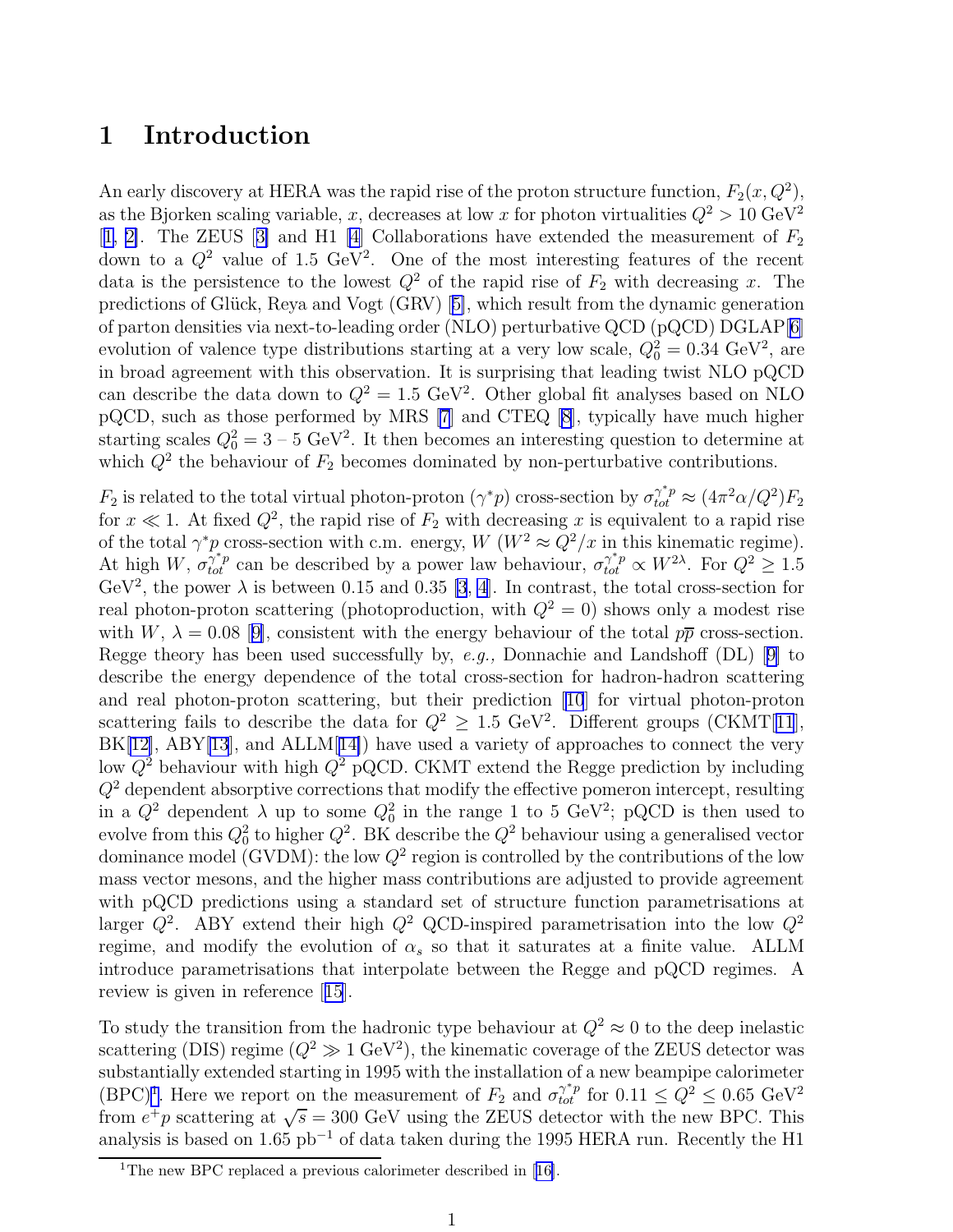<span id="page-10-0"></span>Collaboration has reported an  $F_2$  measurement in four bins in the  $Q^2$  range of 0.35 to 0.65 GeV<sup>2</sup>in a somewhat different W range [[17\]](#page-20-0). For  $Q^2 \ge 0.23$  GeV<sup>2</sup>, the E665 Collaboration reported a measurement of the proton structure function at much higher  $x[18]$  $x[18]$  $x[18]$  than this analysis.

## 2 Kinematics

Inelastic positron-proton scattering,

$$
e^+p \to e^+X \tag{1}
$$

can be described in terms of two kinematic variables, x and  $Q^2$ , where x is the Bjorken scaling variable and  $Q^2$  the negative of the square of the four-momentum transfer. In the absence of initial and final state radiation,  $Q^2 = -q^2 = -(k - k')^2$  and  $x = Q^2/(2P \cdot q)$ , where  $k$  and  $P$  are the four-momenta of the incoming positron and proton respectively and  $k'$  is the four-momentum of the scattered positron. The fractional energy transfer to the proton in its rest frame, y, can be related to x and  $Q^2$  by  $y = Q^2/(sx)$ , where s is the square of the  $e^+p$  c.m. energy which is given by  $s \simeq 4E_eE_p$ . Here,  $E_e$  (27.5 GeV) and  $E_p$  (820 GeV) are the positron and proton beam energies, respectively. The kinematic variables, y and  $Q^2$ , are related to the energy,  $E'_e$ , and angle with respect to the proton beam direction,  $\theta_e$ , of the scattered positron. We also use  $\vartheta = \pi - \theta_e$ , the angle with respect to the positron beam direction. Scattering at low  $Q^2$  results in positrons emerging at small  $\vartheta$ ,

$$
y = 1 - \frac{E_e'}{2E_e} (1 + \cos \vartheta) \approx 1 - \frac{E_e'}{E_e}, \quad Q^2 = 2E_e E_e' (1 - \cos \vartheta) \approx E_e E_e' \vartheta^2.
$$
 (2)

## 3 Experimental setup and kinematic reconstruction

The ZEUS detector [\[19](#page-20-0)] is a general purpose magnetic detector at the HERA collider. To enhance the acceptance of the detector at small  $Q^2$ , two beam pipe calorimeter modules (BPC) [\[20](#page-20-0)] located on two sides of the beam pipe at 2937 mm from the interaction point in the rear (positron) direction<sup>2</sup> were installed, as shown in figure [1\(](#page-22-0)a). The BPC covers positron scattering angles relative to the incident direction of 15 to 34 mrad. At these small angles, the maximum possible scattered positron energy is equal to the beam energy, 27.5 GeV. The beam pipe has two low-mass windows  $(0.016 \text{ radiation length (r.l.}))$  in front of the BPC to allow positrons to exit the beam pipe with minimal interference.

The BPC is an electromagnetic scintillator sampling calorimeter. The passive absorber layers consist of twenty-six 13.8 cm  $\times$  13 cm  $\times$  0.92 r.l. thick tungsten alloy plates; the active layers consist of 7.9 mm wide and 2.6 mm thick scintillator strips alternating each

<sup>2</sup>The ZEUS right-handed coordinate system is defined with the origin at the nominal interaction point by the Z axis pointing in the proton beam direction and the X axis horizontally pointing towards the center of HERA.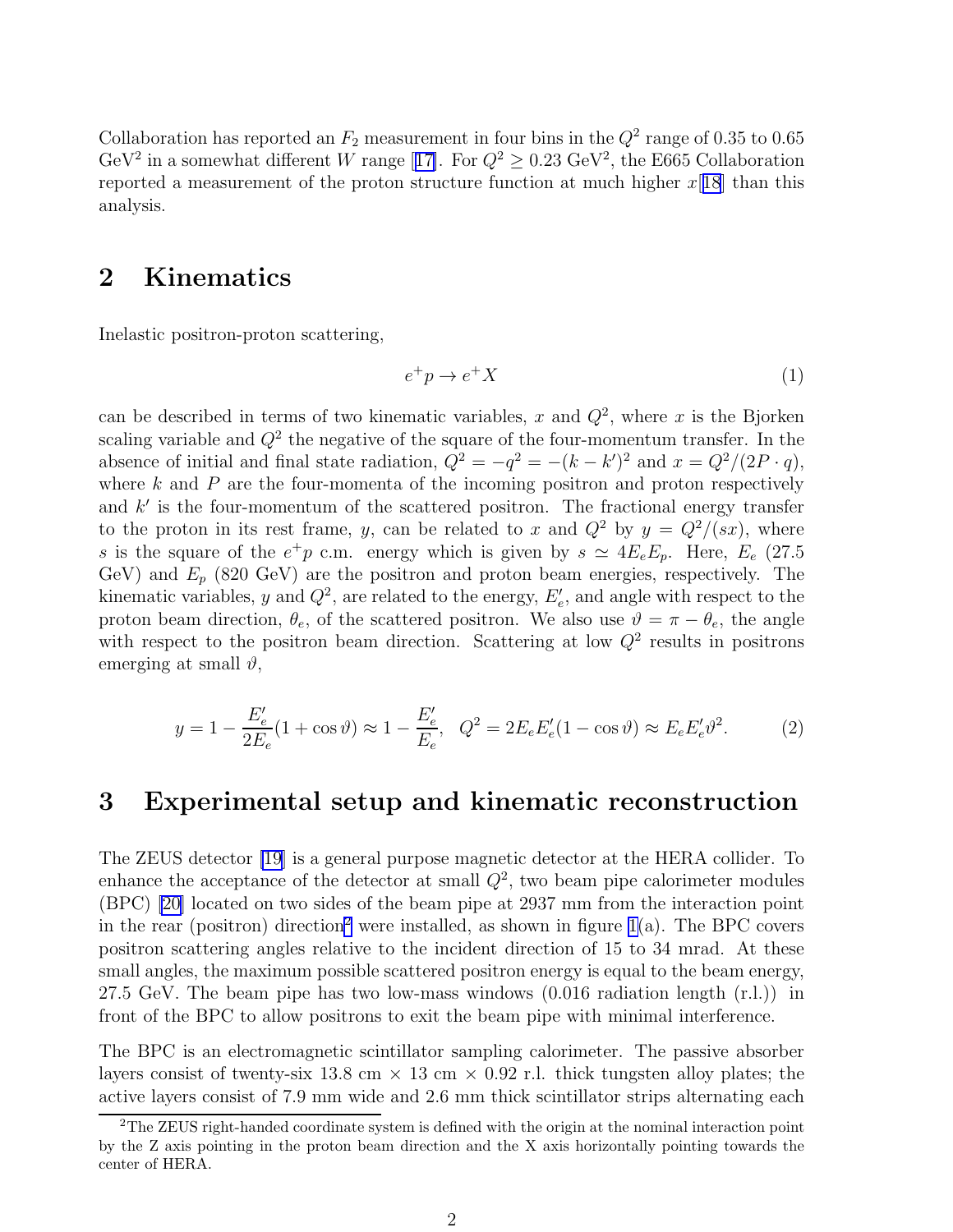<span id="page-11-0"></span>layer in the horizontal and vertical directions. The scintillator strips are read out from one end using wavelength shifters (WLS). Each WLS is coupled to a miniature photomultiplier tube (Hamamatsu R5600-03). The vertically oriented scintillator strips provide the X position measurement and the horizontally oriented strips the Y measurement. The readout electronics are similar to those used for the main ZEUS uranium scintillator calorimeter (CAL)[[19](#page-20-0)]. The alignment is known to an accuracy of 0.5 mm from an optical geometrical survey. The distance between the two calorimeter modules on either side of the beam pipe is mechanically constrained to within 0.2 mm. Due to synchrotron radiation from the positron beam, the modules are placed asymmetrically around the beam. Only one of the two BPC modules is used for physics analysis due to the very small acceptance of the other module, which is used exclusively for alignment purposes. The typical geometrical acceptance is 10%.

#### 3.1 Detector simulation and response

The BPC simulation is based on the GEANT [\[21](#page-20-0)] program, with an independent check performed using EGS4 [\[22\]](#page-20-0). The energy spectra for 1 to 6 GeV incident electrons in the simulation are in good agreement with test beam data taken at these energies, and are consistent with the design energy resolution of  $17\%/\sqrt{E}$ . The non-linearity is found to be less than 1% in the simulation for 2 to 6 GeV incident electrons, in agreement with test beam data.

The energy calibration was performed in situ using kinematic peak  $(KP)$  events<sup>3</sup> in two steps: a relative strip-to-strip calibration, followed by an overall energy scale calibration. Figure [1\(](#page-22-0)b) shows the fractional deviation of the KP energy from the mean value as a function of the scattered positron X impact position at the BPC after the relative calibration. The energy scale is uniform to within 0.5% over the BPC fiducial region, which extends to 8 mm from the edge of the BPC. The overall energy scale was established by comparing the KP energy spectra of data and simulation, which included QED radiative corrections. A  $\chi^2$  was calculated between the two spectra, and the energy scale of the data adjusted to minimise it.

The absolute energy scale obtained with KP events was checked using elastic  $\rho^0$  events,  $e^+p \rightarrow e^+\rho^0p$ . The scattered positron energy and position were measured in the BPC, and the three-momenta of the two  $\rho^0$  decay pions were measured using the ZEUS Cen-tral Tracking Detector (CTD)[[24\]](#page-21-0). Using the four-momentum of the  $\rho^0$ , the scattered positron energy can be independently determined. Figure  $1(c)$  shows the ratio of the measured positron energy to that determined from the CTD, for both simulation and data. Radiative corrections are responsible for the tail at low values and the fact that the distributions peak below unity. The agreement between the data and the simulation is very good. Consequently, it was concluded that the energy scale determined using the KP events was accurate to within 0.5%, and that the BPC resolution was well modeled in the simulation.

The BPC was located only 4.4 cm from the beam in the horizontal direction, and received

 $3A$  cut  $y_{JB}$  < 0.04 (see below) selects scattered positrons whose energy distribution sharply peaks within 2% of the beam energy, providing a good calibration source [\[23](#page-21-0)].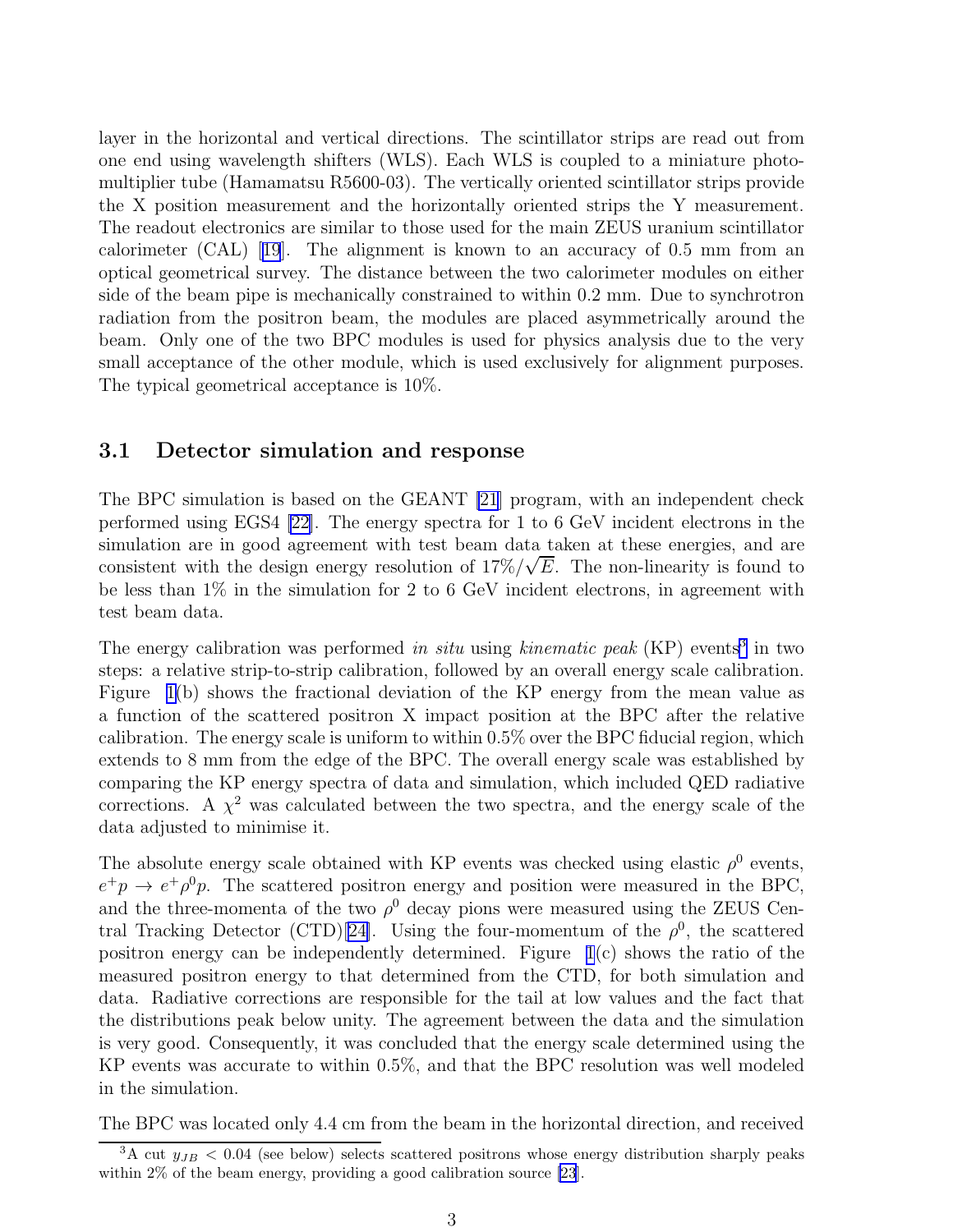<span id="page-12-0"></span>12 kGy of radiation during the 1995 HERA running period. The resulting damage caused a drop in the energy scale of up to 2.5% for the regions closest to the beam, determined using KP events. To correct for this, the data were separated into 4 time periods and the energy calibration performed separately for each period. The amount of radiation damage to the BPC was also determined using a movable cobalt source scan calibration system [[25](#page-21-0)] and by measuring the response of a sample of scintillator strips after disassembling the calorimeter at the end of 1995 after data taking. The degradation of each individual scintillator strip was built into the EGS4 simulation, which showed that the non-linearity from 10 GeV to full scale due to radiation damage was less than 1%.

The BPC measured the arrival time of the positron with an accuracy determined to be 0.4 ns for positrons with an energy greater than 6 GeV.

#### 3.2 Positron identification and position reconstruction

The scattered positron position in the BPC was determined using the logarithmic energyweighted shower position[[26\]](#page-21-0) using scintillator strips containing more than 4% of the total shower energy. A RMS resolution of 1.3 mm with a maximum systematic shift of 0.5 mm was obtained for 5 GeV incident electrons in the beam test. This was well-reproduced in the simulation. The position resolution improves gradually with increasing positron energy. The resolution was determined from the simulation to be 0.6 mm at 27.5 GeV for positron impact positions within the fiducial region of the BPC.

As a cross-check of the absolute position, QED Compton events  $e^+p \to e^+\gamma p$  were used. Since both the photon and the scattered positron are detected in the BPC modules, these events provide an over-constrained kinematic system. Using the accurately known distance between the two BPC modules and the QED Compton event kinematics, the position of each BPC module relative to the positron beam was determined. The agreement with the survey is better than 0.5 mm. The accuracy of the QED Compton method is dominated by the uncertainty of the calorimeter energy scale: 0.5%, corresponding to 0.5 mm.

Positron identification was performed using the transverse size of the shower. The second moments of the shower in the X and Y directions,  $\sigma_X$  and  $\sigma_Y$ , were calculated using the logarithmic energy weighted method mentioned above. The combination  $\sqrt{(\sigma_X^2 + \sigma_Y^2)/2}$ was required to be less than 7.5 mm. This yielded a positron acceptance in excess of 95% at 7 GeV, rising to 98% above 12 GeV, while rejecting hadrons and positrons that have preshowered in the beam-pipe wall, which have a much wider transverse width. Using a sample of KP positrons, the transverse energy profile in the simulation was tuned to that of the data.

#### 3.3 Vertex determination and luminosity measurement

The position of the  $e^+p$  interaction vertex is needed to determine the positron scattering angle. The Z position of the vertex was measured using the CTD on an event-by-event basis with a typical resolution of 4 mm. For events with no CTD vertex information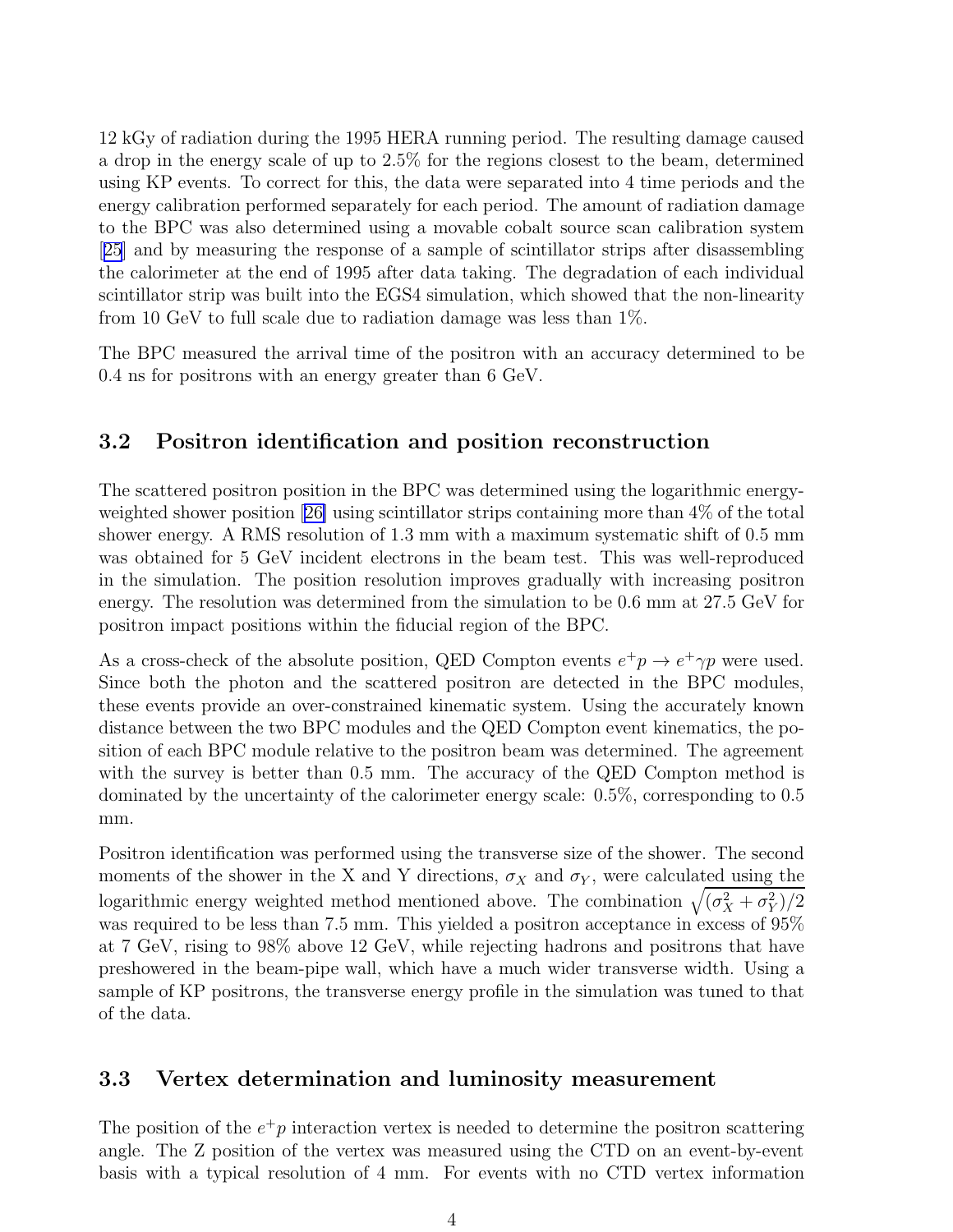(about 8% of the total), the Z position of the vertex was set to the average position of the full data sample,  $\langle Z \rangle = -3$  cm. The longitudinal size of the luminous region was about 12 cm (r.m.s.). The mean values of the X and Y vertex positions, determined on a run-by-run basis, were used. The transverse sizes of the beam in X and Y were about 300  $\mu$ m and 70  $\mu$ m, respectively.

The luminosity was measured via the bremsstrahlung process  $e^+p \rightarrow e^+\gamma p$ , using a separate electromagnetic calorimeter detector system (LUMI)[[27](#page-21-0)]. A lead-scintillator calorimeter positioned at  $Z = -107$  m, accepting photons with scattering angles less than 0.5 mrad, was used for the luminosity measurement. The uncertainty of the luminosity measurement for the data sample used in this analysis is 1.5%. A second electromagnetic calorimeter, positioned at  $Z = -35$  m, was used for tagging positrons in background studies.

#### 3.4 Reconstruction of the kinematic variables

In this analysis, the kinematic variables  $y$  and  $Q^2$  are reconstructed using the energy and angle of the scattered positron, determined using the BPC and the CTD vertex position with equation [2](#page-10-0). Using this method of reconstruction ("electron method"), y and  $Q^2$  can be determined reliably over the kinematic range  $y > 0.1$  and  $Q^2 > 0.1$  GeV<sup>2</sup>. The y resolution is 0.02 to 0.04, and the  $Q^2$  resolution is 6 to 8%.

As the ZEUS CAL is an almost hermetic detector, it can be used to measure the hadronic system, denoted by  $X$  in equation [1](#page-10-0). The following quantities are reconstructed using the CAL,

$$
\delta_{CAL} = \sum_{i} E_i (1 - \cos \theta_i), \quad y_{JB} = \frac{\delta_{CAL}}{2E_e}, \quad E_{tot} = \sum_{i} E_i,\tag{3}
$$

where  $E_i$  is the energy measured in the  $i^{th}$  CAL cell and  $\theta_i$  is the polar angle of the center of the  $i^{th}$  calorimeter cell with respect to the positive Z axis; the sum extends over all cells in the CAL. The quantity  $y_{JB}$  provides a measure of the kinematic variable y, and has superior resolution at very low y compared to that from the electron method.  $E_{tot}$ is the measured total energy of the hadronic system. These quantities were used in the trigger and event selection for rejecting background, reducing QED radiative corrections and controlling event migration at low y.

## 4 Trigger, data taking and event selection

ZEUS selects events online using a three-level trigger system [\[28\]](#page-21-0). Both the energy and timing information from the BPC were used for the First Level Trigger (FLT). An energy cut of 6 GeV was made and the timing was required to be consistent with an  $e^+p$  collision. Proton-gas events occurring upstream were also rejected by timing measurements made by scintillation counter arrays situated along the beamline at  $Z = -730, -315,$  and  $-150$  cm,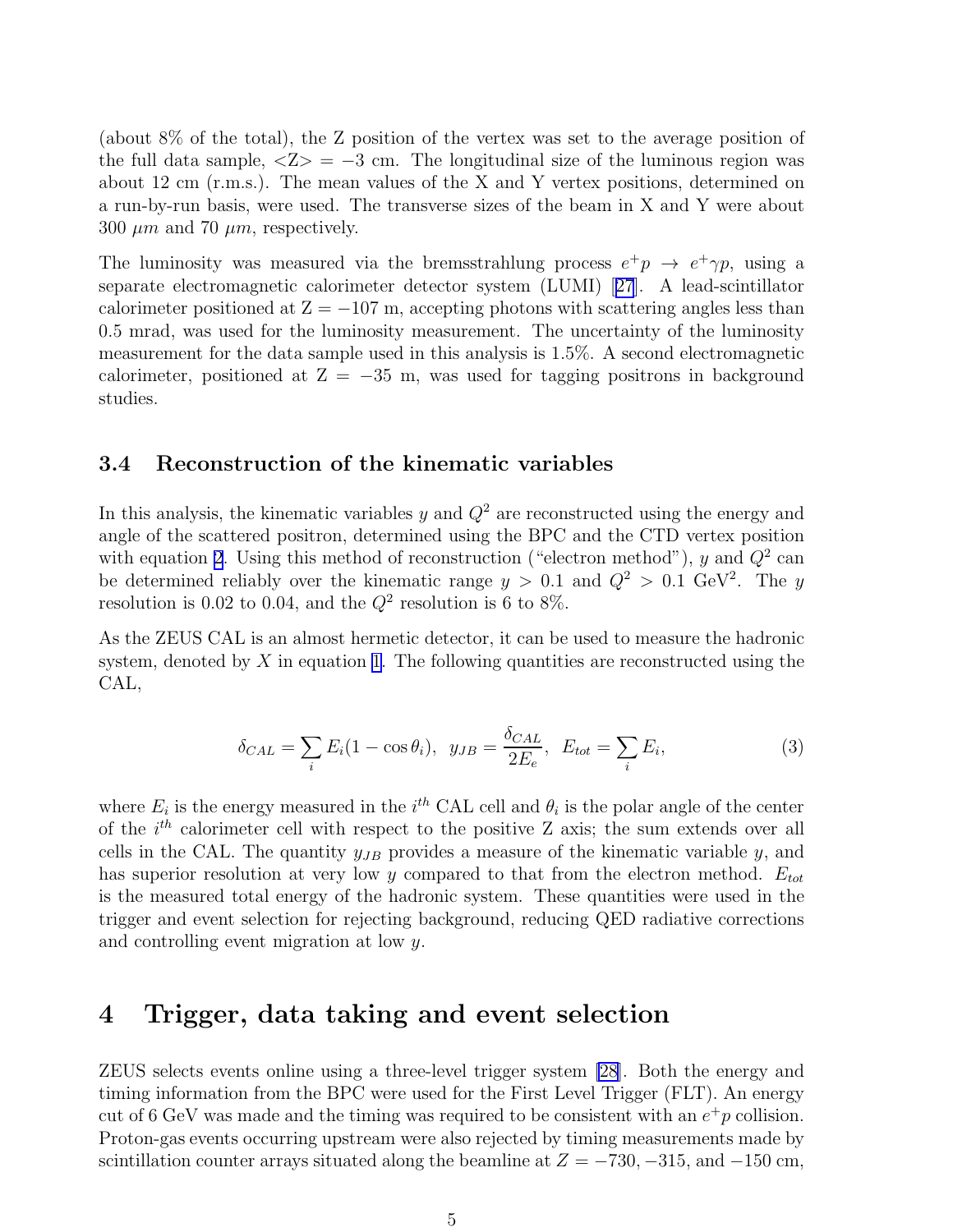<span id="page-14-0"></span>respectively. For the Second Level Trigger, CAL timing information was used to reject non  $e^+p$  events. An approximate value of  $y_{JB}$ , determined from the CAL energies assuming an interaction vertex at  $Z = 0$ , was required to be greater than 0.02 and the total CAL energy was required to be greater than 3 GeV. No additional BPC cuts were imposed at the Third Level Trigger.

The FLT efficiency was studied using a sample of events triggered only by the CAL. All of the offline event selection cuts (see below) were applied to this sample. The trigger was found to be fully efficient for BPC energies greater than 7 GeV, as shown in figure  $1(d)$ .

The offline event selection cuts are as follows. The reconstructed positron is required to be within the BPC fiducial region, to have more than 7 GeV energy, and to pass the shower width cut described in section [3.2](#page-12-0). The BPC time is required to be within 3 ns of the time for  $e^+p$  interactions. If the event vertex is well reconstructed with the CTD, the Z position of the vertex is required to be within the window -40 cm  $< Z_{VTX} < 100$  cm. The quantity  $\delta = \delta_{CAL} + 2E_e'$ , is required to lie in the range 35 to 60 GeV;  $\delta$  equals twice the positron beam energy (55 GeV) for a completely contained event, but the distribution peaks at much lower values for photoproduction events where the scattered positron is lost in the rear direction. A cut  $y_{JB} > 0.06$  reduces migration of events from very low y, where the resolution of the electron method is poor. Finally, if timing information from the CAL is available, the time is required to be consistent with an  $e^+p$  collision. After cuts, 109105 events remain in the data sample.

## 5 Analysis

#### 5.1 Physics simulation

A physics simulation is used to determine the radiative corrections and the acceptance of the detector. The starting point for the simulation of  $e^+p$  collisions in the y and  $Q^2$ region of this measurement is the program DJANGO 6.22, which interfaces the programs HERACLES[[29\]](#page-21-0) 4.5.1, ARIADNE[[30\]](#page-21-0) 4.06 and LEPTO[[31\]](#page-21-0) 6.4.1. The HERACLES program calculates the structure functions  $F_2$  and  $F_L$  from an input set of parton density functions. From these, it calculates the differential cross-section including initial and final state radiation, and the full one-loop virtual corrections. ARIADNE implements the colour dipole model for gluon radiation between the struck quark and the proton remnant. Finally, LEPTO handles the fragmentation using the program JETSET [\[32](#page-21-0)].

Several modifications were made to the program to generate events at low  $Q^2$ . (1) The Donnachie-Landshoffparameterisation [[10](#page-20-0)] was used to calculate  $F_2$  in the  $Q^2$  range of this measurement.

(2) The longitudinal structure function  $F_L$  was set equal to zero at this stage. (3) Elastic vector meson (VM)  $\rho^0$  events were generated. The VM events were re-weighted according to the cross-section and W dependence recently measured at ZEUS using the BPC. Thiscontribution amounted to  $6\%$  of the events [[33](#page-21-0)]. (4) Diffractive events were generated according to  $d^2\sigma/dt dM_X^2 \sim e^{bt}/(M_X^2 + Q^2 - M_\rho^2)^{1.1}$  [\[34](#page-21-0)], where t is the square of the four-momentum transferred to the outgoing proton,  $M_X$  is the invariant mass of the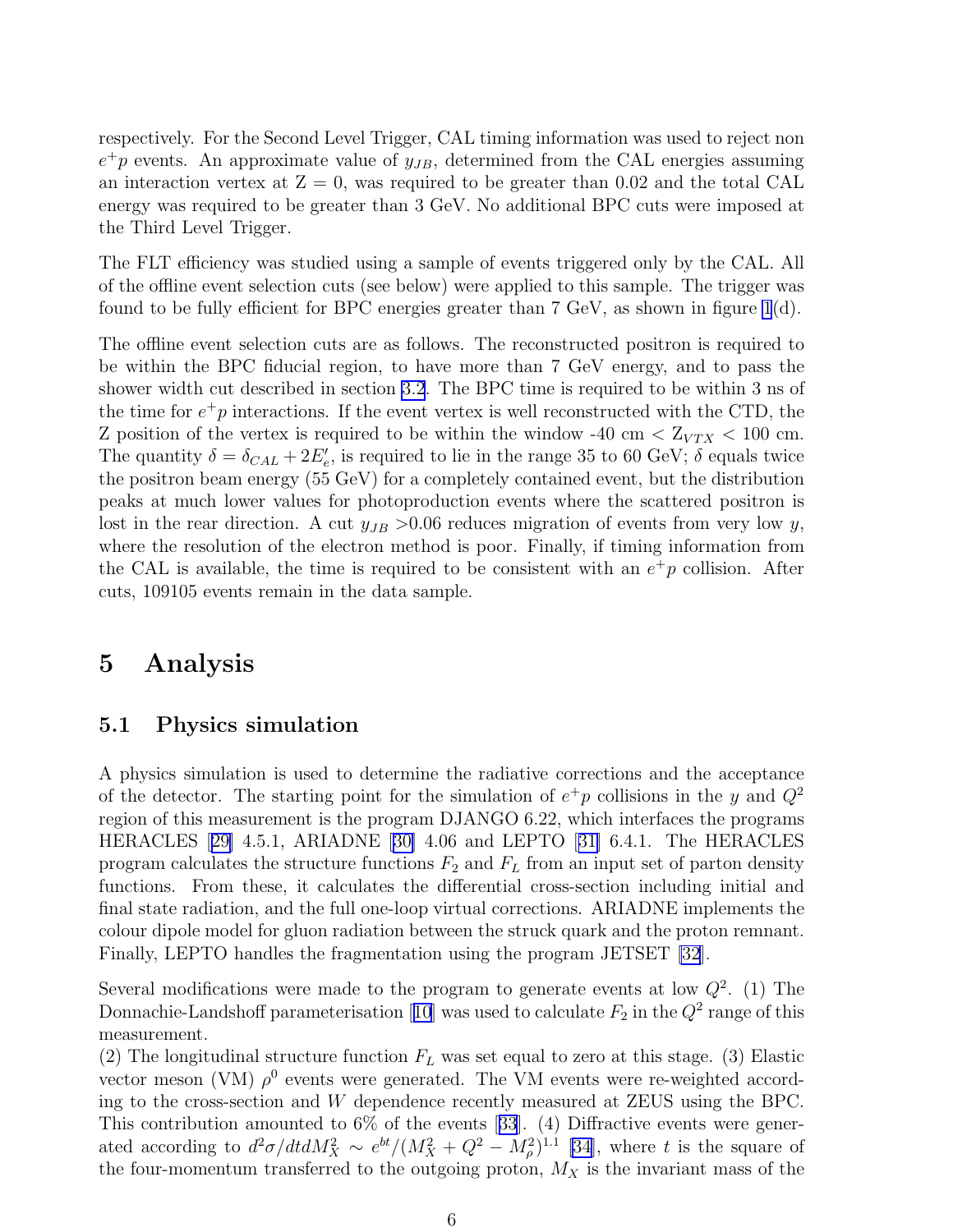hadronic final state, and  $b = 6 \text{ GeV}^{-2}$ . The fraction of diffractive events (around 25%) was determined from the data by counting the events with a characteristic rapidity gap; that is, a region of little or no hadronic activity between the forward edge of the CAL and the jet from the struck quark. The overall acceptance is weakly sensitive to changes in the relative contributions of the different event types (see section 5.5).

A generated event sample in the region  $Q^2 > 0.05$  GeV<sup>2</sup> and  $y > 0.03$  corresponding to more than twice the luminosity of the data was passed through the complete ZEUS simulation chain, which is based on the GEANT [\[21](#page-20-0)] program, and then processed using the same offline reconstruction software as for the data. The general characteristics of the data are well-described by the simulation, as shown in figure  $2(a-c)$ .

#### 5.2 Binning of the data

The data are binned in the variables y and  $Q^2$ , which makes efficient use of the available phase space, as the lower electron energy cut corresponds to an upper  $y$  cut. The accessible kinematic region lies between y values of 0.08 and 0.74, and  $Q^2$  values of 0.1 and 0.74 GeV<sup>2</sup> . The sizes of the bins are chosen based on the experimental resolution of the kinematic variables and the number of events. At low  $y$ , the bin widths in  $y$  are chosen to be twice the y resolution; for y greater than 0.37, bins of approximately constant width are used. The lowest  $Q^2$  bin has a width 2.5 times the  $Q^2$  resolution; higher  $Q^2$  bins have a constant width in  $log(Q^2)$  which results in approximately constant numbers of events in each  $Q^2$  interval.

For positrons within the BPC fiducial region, the efficiency of the event selection cuts is close to 100% for  $y < 0.5$ , decreasing to about 70% at  $y = 0.7$ . The purity, defined as the fraction of events reconstructed in a bin that were generated in that bin, is typically 50%.

#### 5.3 Background determination

The background from beam-gas interactions is determined using unpaired positron and proton bunches. The size of this background is 1%, and is subtracted statistically. The dominant source of background comes from photoproduction interactions where the scattered positron escapes through the rear beam pipe and a fake positron is reconstructed in the BPC. Typically such events have much lower  $\delta$  values than signal events. Photoproduction background events were generated using the PYTHIA program[[35\]](#page-21-0) with the ALLM cross-section parameterisation [\[14\]](#page-20-0). This PYTHIA sample is used to perform a bin by bin subtraction of the photoproduction background. Figure [2\(](#page-23-0)d) shows the  $\delta$  spectra for data (solid circles), signal simulation (dashed line), photoproduction simulation (shaded region), and the sum of the signal and photoproduction simulations (solid line). The good agreement between this sum and the data suggests that the photoproduction background is well simulated, and gives a contamination of a few percent in most bins, rising up to  $15\%$  in the highest y bins.

As a cross-check, use was made of the very small angle LUMI positron detector to measure the photoproduction background directly. This detector accepts scattered positrons with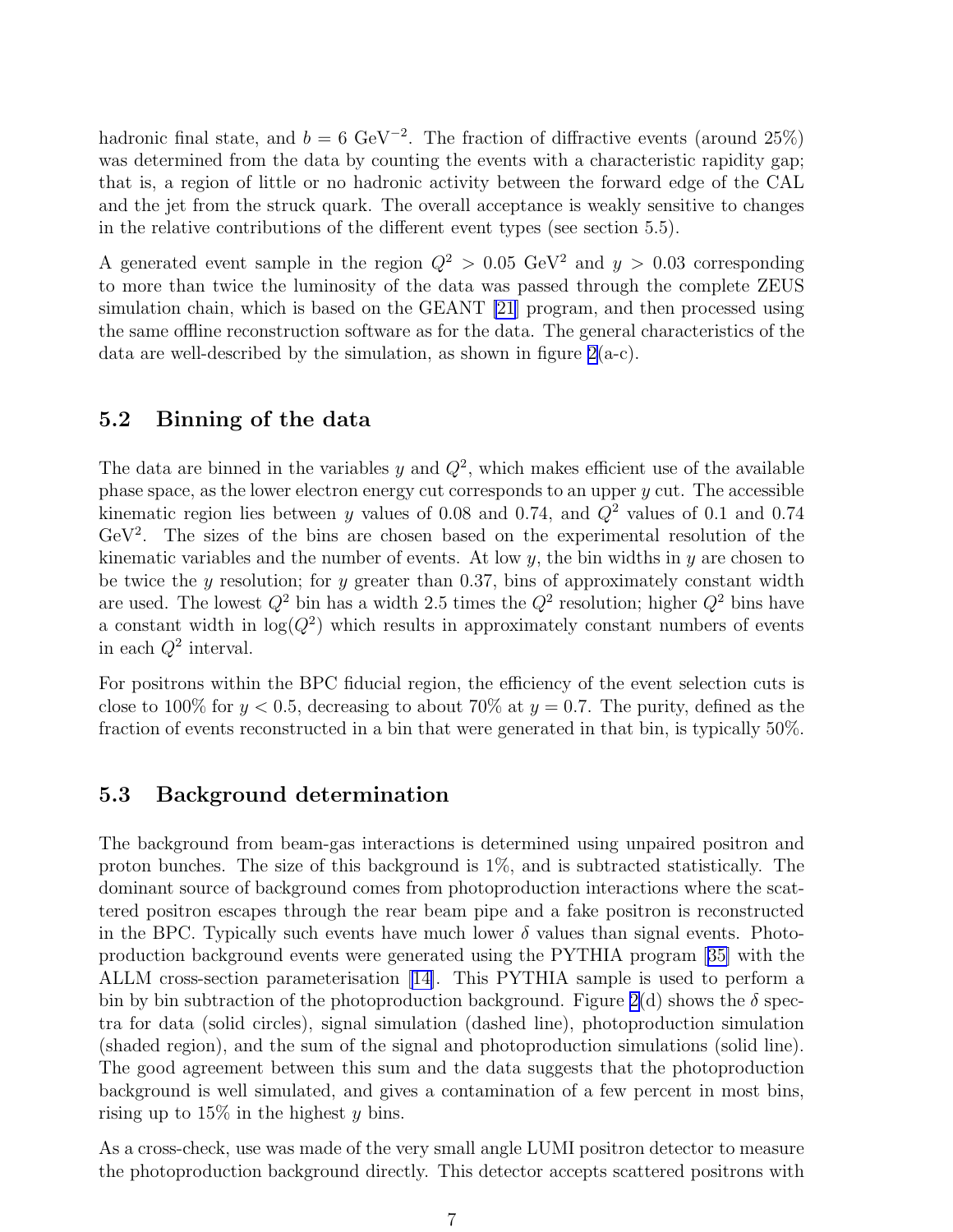$Q^2$  < 0.01 GeV<sup>2</sup> and 0.2 < y < 0.6 and may be used to tag events with a fake BPC positron signal that pass the event selection cuts. The measured background is shown as the triangular points in figure [2](#page-23-0)(d); the  $y < 0.6$  cut limits the measurement to  $\delta < 35$  GeV. Once again, the measured points are in good agreement with the simulated background.

The contamination from higher  $Q^2$  DIS events is less that 0.1% based on searches in the CAL for additional positron candidates in both data and the simulation.

#### 5.4 Determination of  $F_2$  and  $\sigma_{tot}^{\gamma^*p}$ tot

The double-differential  $e^+p$  cross-section for inelastic scattering can be expressed in terms of the total cross-section for virtual transverse  $(T)$  and longitudinal  $(L)$  photons:

$$
\frac{d^2\sigma(ep \to eX)}{dydQ^2} = \Gamma \left[ \sigma_T(y, Q^2) + \epsilon \sigma_L(y, Q^2) \right] (1 + \delta_r(y, Q^2)) \tag{4}
$$

where the flux  $\Gamma \approx \alpha(1+(1-y)^2)/(2\pi Q^2y)$ , the fractional flux of longitudinally polarised virtual photons  $\epsilon \approx 2(1-y)/(1+(1-y)^2)$ , and  $\delta_r$  is the radiative correction factor. These cross-sections can be related to the proton structure functions  $F_2$  and  $F_L$  by  $F_2 =$  $(Q^2 + 4m_p^2x^2)(\sigma_T + \sigma_L)/(4\pi^2\alpha(1-x)), F_L = (Q^2 + 4m_p^2x^2)\sigma_L/(4\pi^2\alpha(1-x))$  and the total virtual photon-proton cross section by  $\sigma_{tot}^{\gamma^*p} \equiv \sigma_T + \sigma_L$ . In the  $Q^2$  range of this analysis, the contribution from  $Z^0$  exchange is negligible. The radiative correction to the Born cross-section,  $\delta_r$ , is a function of y and  $Q^2$ , but to a good approximation is independent of  $F_2$ .

An iterative procedure is adopted to extract the sum  $\sigma_T + \epsilon \sigma_L$ . Monte Carlo events are generated as described in section [5.1](#page-14-0) to determine the acceptance and efficiency of the cuts in each bin. The first  $\sigma_T + \epsilon \sigma_L$  values are then fit with a simple functional form, inspired by the ALLM parameterisation [\[14](#page-20-0)]. The result of the fit is used to reweight the input distributions in the simulation event by event to re-evaluate the acceptance and efficiency. New values of  $\sigma_T + \epsilon \sigma_L$  in each bin are calculated and the procedure repeated until the change between subsequent iterations is less than 0.5% in all bins; three iterations are required. The relative fractions of diffractive and VM events are kept fixed in this procedure.

Once the  $\sigma_T + \epsilon \sigma_L$  values are determined,  $F_2$  and  $\sigma_{tot}^{\gamma^*p}$  are calculated assuming  $\sigma_L$  to be either zero or the value given by the Vector Dominance Model (VDM),  $\sigma_L = K(Q^2/M_V^2)\sigma_T$ .  $M_V$  is set equal to the mass of the  $\rho^0$  (0.77 GeV) and K to 0.5.

#### 5.5 Systematic uncertainties

To estimate the systematic uncertainties of the measured  $F_2$  values, the following checks were performed. In each case, an aspect of the event selection, reconstruction of kinematic variables, or  $F_2$  determination was modified, the procedure described above was repeated and the change in  $F_2$  noted. (1) The 0.5% uncertainty on the energy scale (see Section [3.1\)](#page-11-0)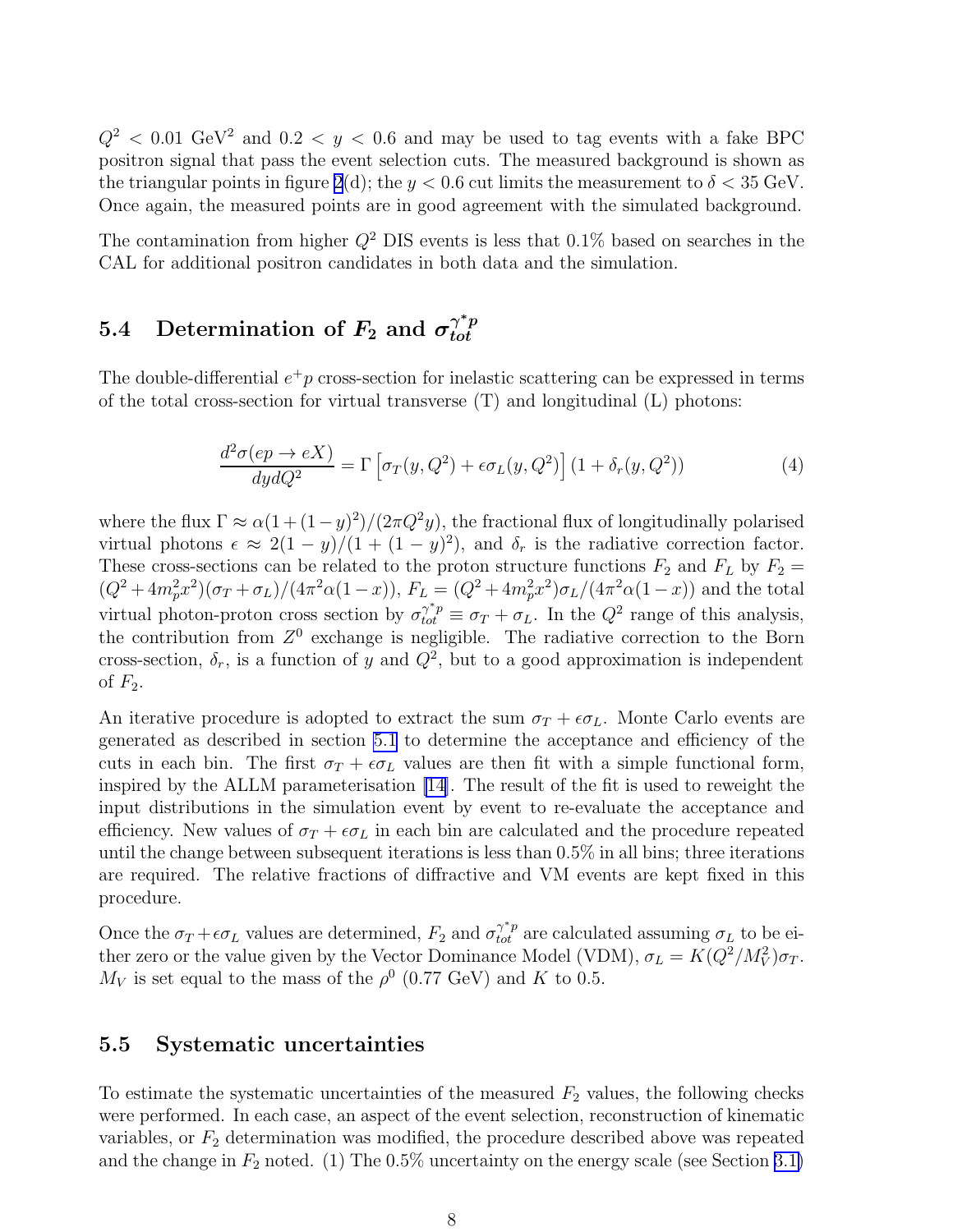gave an effect of approximately  $3\%$  for  $F_2$ ; the non-linearity of the BPC, estimated to be less than 1%, resulted in changes of less than 5%. (2) Varying the absolute position by 0.5 mm produced changes of less than 6%. (3) To estimate the uncertainty due to the electron finding efficiency, the shower width cut was varied by 1 mm yielding a change up to  $2\%$  at high y. (4) The uncertainty due to the CAL event selection cuts was checked by varying the CAL energy scale by 3%, changing the CAL minimum cell energy threshold, varying the  $\delta$  cut by 2 GeV and varying the  $y_{JB}$  cut by 0.01. The effect on  $F_2$  is small for moderate y bins, and reaches  $6\%$  at high and low y. (5) The estimated uncertainty on the photoproduction background was 30%, obtained from a comparison of the various methods described above. Consequently, the amount of background subtracted was varied by the same amount. The effect on  $F_2$  increases with y, reaching  $4\%$  in the highest y bins. (6) The fraction of diffractive and VM events was varied by  $25\%$ . The effect on  $F_2$  was small except for the lowest y points where it reached  $4\%$ . (7) Uncertainties due to the description of the hadronic final state in the simulation were estimated by comparing the results from different simulation programs(EPSOFT[[34\]](#page-21-0), PYTHIA [\[35\]](#page-21-0), HERWIG [\[36](#page-21-0)]); constraints were provided by comparing hadronic distributions measured in the data with those predicted by the simulations. An error of  $2\%$  in  $F_2$  for y less than 0.4, rising linearly to 5% at  $y = 0.74$ , was assigned. (8) The uncertainties in the radiative corrections, which modify the Born cross-section by 10-15%, were investigated. As mentioned in section [3.1](#page-11-0), the tail of the  $E_{BPC}/E_{calc}$  distribution for elastic  $\rho^0$  events (figure 1(c)) is due to initial state radiation. Comparison of the simulation with data in that region provides an estimate of the uncertainty in the radiative correction. This uncertainty represents possible changes of 3 to 4\% on  $F_2$ .

The extracted uncertainties after each of the above systematic checks are displayed in table [A](#page-18-0) (see Appendix). The total systematic error for each bin was determined by adding the changes to  $F_2$  from different checks in quadrature. These are shown in table [1.](#page-18-0) The systematic errors are around  $6\%$  for moderate y bins and are dominated by BPC calibration and radiative correction uncertainties. For low  $y$ , uncertainties in the CAL energy scale, as well as the dependence of the acceptance on the fraction of diffractive events leads to uncertainties up to  $11\%$ . At high y, uncertainties on the contributions from photoproduction background and the properties of the hadronic final state resulted in errors as high as 8%.

The uncertainties in the luminosity measurement and trigger efficiency contribute to the overall normalisation error, which amounts to 2.4%. The statistical errors are in the range  $2 - 4\%$ .

## 6 Results

In the following,  $F_2$  is presented as a function of x (or y) and  $Q^2$ , and  $\sigma_{tot}^{\gamma^*p}$  as a function of  $W^2$  and  $Q^2$ . While the former vanishes as  $Q^2 \to 0$ , the latter is expected to extrapolate smoothly to the total photoproduction cross-section.

The  $F_2$  results are displayed in table [1](#page-18-0) in bins of  $Q^2$  and y and plotted in figure [3](#page-24-0) as a function of x for different  $Q^2$  bins. Here  $F_L$  is assumed to be zero. Assuming  $F_L$  as given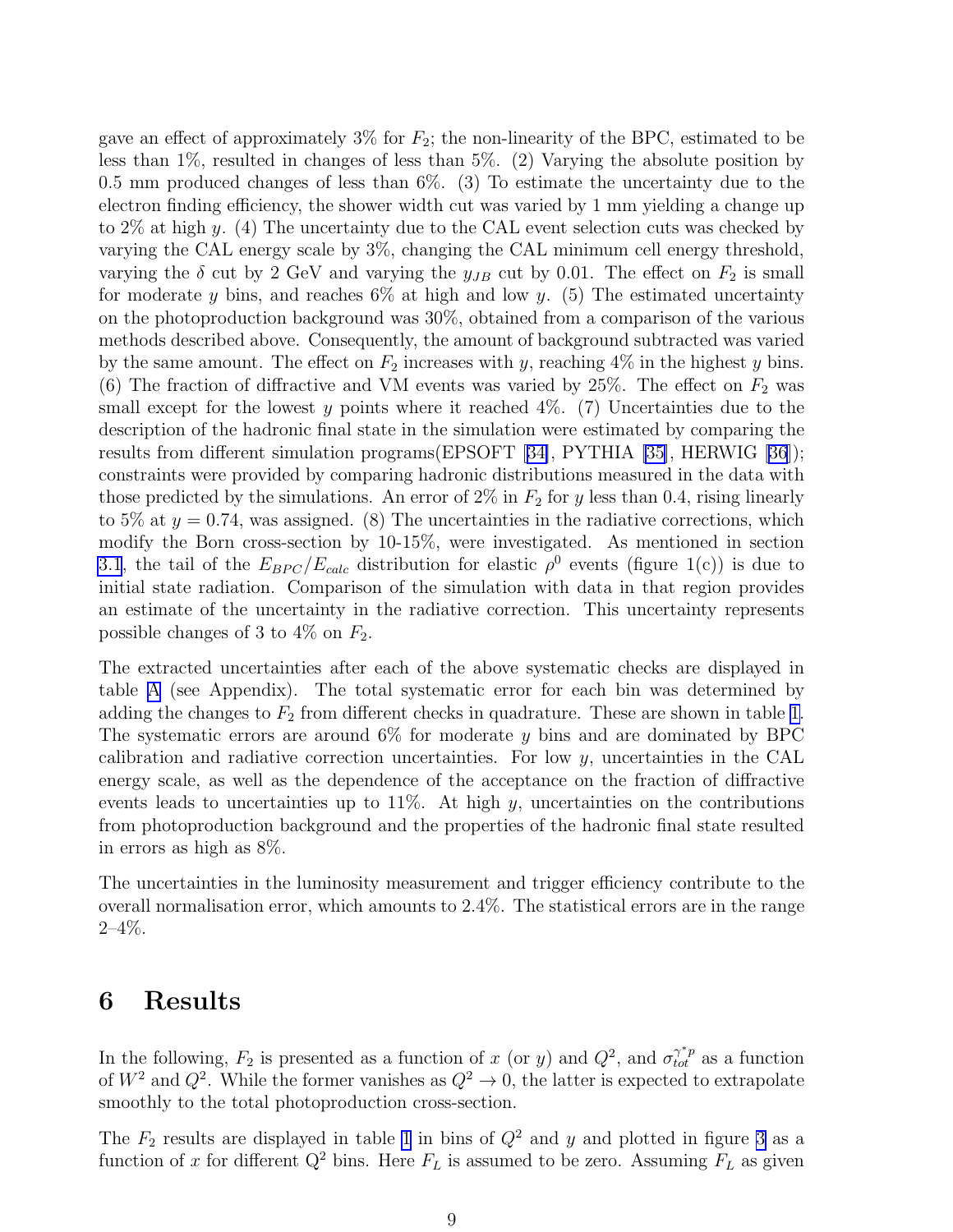<span id="page-18-0"></span>

| $Q^2$ | $\mathcal{Y}$ | $F_2$                       | $\Delta F_2[F_L]$ | $Q^2$ | $\mathcal{Y}$ | $F_2$                       | $\Delta F_2[F_L]$ |
|-------|---------------|-----------------------------|-------------------|-------|---------------|-----------------------------|-------------------|
| 0.11  | 0.60          | $0.163 \pm 0.005 \pm 0.011$ | 0.005             | 0.25  | 0.60          | $0.267 \pm 0.010 \pm 0.020$ | 0.017             |
| 0.11  | 0.70          | $0.174 \pm 0.006 \pm 0.014$ | 0.008             | 0.30  | 0.12          | $0.263 \pm 0.005 \pm 0.022$ | 0.000             |
| 0.15  | 0.40          | $0.188\pm0.006\pm0.015$     | 0.003             | 0.30  | 0.20          | $0.280 \pm 0.005 \pm 0.014$ | 0.002             |
| 0.15  | 0.50          | $0.203 \pm 0.005 \pm 0.013$ | 0.005             | 0.30  | 0.26          | $0.295 \pm 0.007 \pm 0.017$ | 0.003             |
| 0.15  | 0.60          | $0.200 \pm 0.006 \pm 0.014$ | 0.008             | 0.30  | 0.33          | $0.296 \pm 0.008 \pm 0.019$ | 0.005             |
| 0.15  | 0.70          | $0.205 \pm 0.008 \pm 0.018$ | 0.012             | 0.30  | 0.40          | $0.301 \pm 0.010 \pm 0.018$ | 0.008             |
| 0.20  | 0.26          | $0.225 \pm 0.005 \pm 0.016$ | 0.002             | 0.30  | 0.50          | $0.305 \pm 0.011 \pm 0.021$ | 0.014             |
| 0.20  | 0.33          | $0.227 \pm 0.006 \pm 0.011$ | 0.003             | 0.40  | 0.12          | $0.332\pm0.007\pm0.027$     | 0.001             |
| 0.20  | 0.40          | $0.231 \pm 0.005 \pm 0.013$ | 0.005             | 0.40  | 0.20          | $0.337\pm0.008\pm0.020$     | 0.002             |
| 0.20  | 0.50          | $0.238\pm0.006\pm0.015$     | 0.008             | 0.40  | 0.26          | $0.367 \pm 0.010 \pm 0.020$ | 0.005             |
| 0.20  | 0.60          | $0.254\pm0.009\pm0.017$     | 0.013             | 0.40  | 0.33          | $0.358\pm0.012\pm0.020$     | 0.008             |
| 0.20  | 0.70          | $0.257 \pm 0.011 \pm 0.021$ | 0.019             | 0.40  | 0.40          | $0.392 \pm 0.014 \pm 0.024$ | 0.013             |
| 0.25  | 0.20          | $0.249 \pm 0.005 \pm 0.012$ | 0.001             | 0.50  | 0.12          | $0.351 \pm 0.009 \pm 0.027$ | 0.001             |
| 0.25  | 0.26          | $0.256 \pm 0.005 \pm 0.013$ | 0.002             | 0.50  | 0.20          | $0.375 \pm 0.010 \pm 0.019$ | 0.003             |
| 0.25  | 0.33          | $0.264 \pm 0.006 \pm 0.015$ | 0.004             | 0.50  | 0.26          | $0.414\pm0.013\pm0.021$     | 0.006             |
| 0.25  | 0.40          | $0.276 \pm 0.007 \pm 0.019$ | 0.006             | 0.65  | 0.12          | $0.386 \pm 0.012 \pm 0.039$ | 0.001             |
| 0.25  | 0.50          | $0.275 \pm 0.009 \pm 0.018$ | 0.011             | 0.65  | 0.20          | $0.464 \pm 0.018 \pm 0.022$ | 0.004             |

Table 1: Measured  $F_2$  values, with the assumption  $F_L = 0$ . The first error indicates the statistical error, and the second indicates the systematic error. The values in the column marked  $\Delta F_2[F_L]$  show the change in  $F_2$  assuming a value for  $F_L$  given by VDM (see text), and are not included in the systematic errors. The bin boundaries in  $y$  are 0.08, 0.16, 0.23, 0.30, 0.37, 0.45, 0.54, 0.64, and 0.74 and in  $Q^2$  0.1, 0.13, 0.17, 0.21, 0.27, 0.35, 0.45, 0.58, and 0.74  $\text{GeV}^2$ .

by VDM, the effect on  $F_2$  is typically around 1-2% for most bins, and increases  $F_2$  by up to  $7\%$  in the lowest x bins, as shown in table 1.

Also shown in figure [3](#page-24-0) are the data from the E665[\[18\]](#page-20-0) experiment at similar  $Q^2$ , but much larger x values, and four recent points from the H1[[17\]](#page-20-0) experiment with  $Q^2 \leq 0.65 \text{ GeV}^2$ . One observes a rise of  $F_2$  by a factor 1.5 to 2 from x near  $10^{-3}$  to x around  $10^{-5}$ . In the bottom of figure [3](#page-24-0), the  $F_2$  values for  $Q^2 = 1.5$ , 3.0 and 6.5 GeV<sup>2</sup> are shown, taken from previous H1 and ZEUS publications[[3, 4, 17](#page-20-0)] and from E665. They illustrate the rapid rise of  $F_2$  with decreasing x as  $Q^2$  increases.

Curves from various theoretical models are overlaid. In general DL and CKMT predictions are 15% and 10% lower than the data respectively, while the BK prediction is 15% higher. No attempt was made to modify the parameters of these models to fit the data. The value of  $F_2$  given by GRV is approximately 35% of the measured value at  $Q^2 = 0.4 \text{ GeV}^2$ , rising to about 80% at  $Q^2 = 0.65 \text{ GeV}^2$ . At larger  $Q^2$  the GRV predictions reproduce the rapid rise of  $F_2$ , but tend to lie somewhat above the data. The ABY parametrisation, which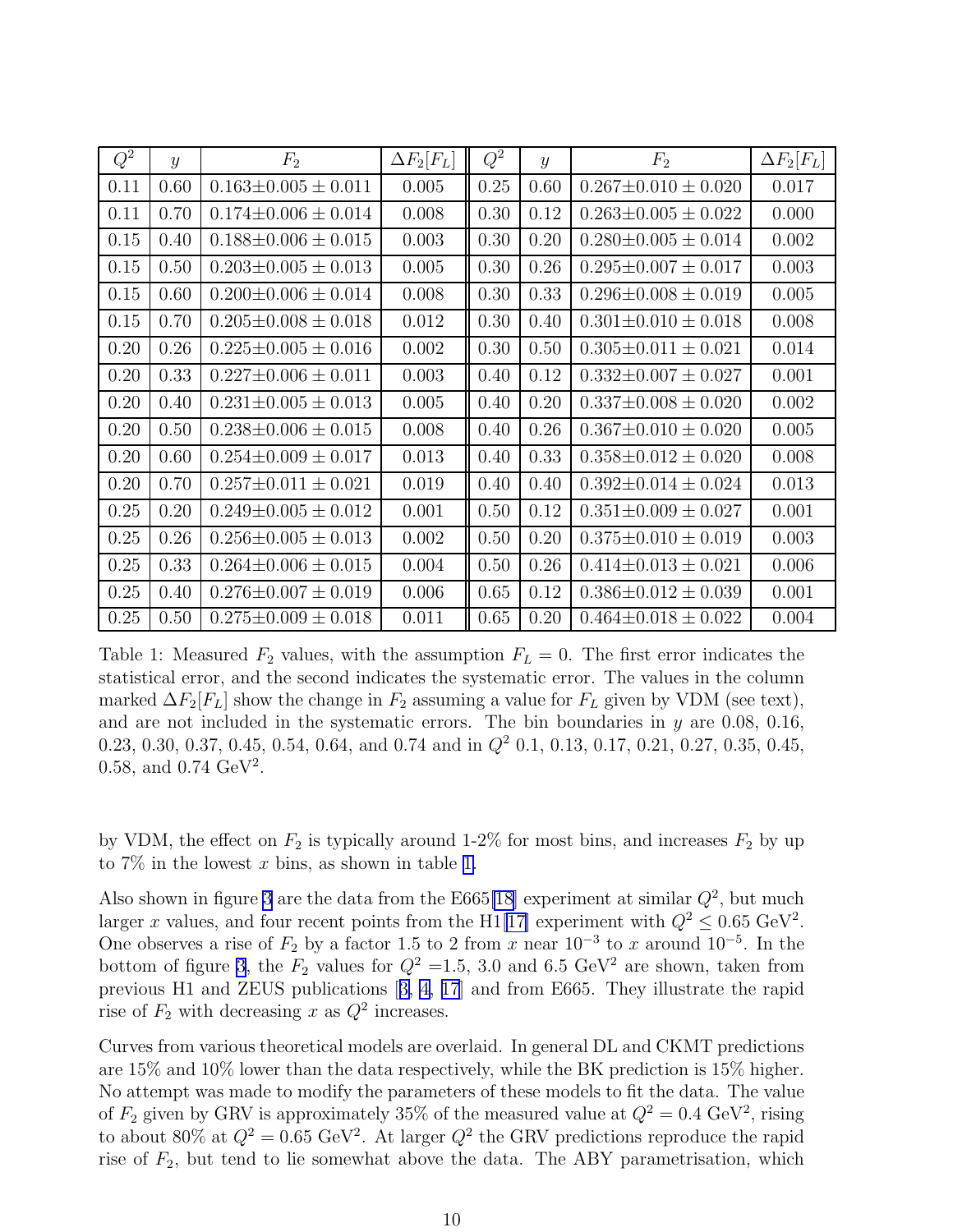included preliminary ZEUS BPC  $F_2$  results in the parameter fit, gives a good description of the data.

Figure [4](#page-25-0) shows  $\sigma_{tot}^{\gamma^*p}$  at low  $Q^2$  and at higher  $Q^2$  taken from previous ZEUS analyses and from the H1 and E665 experiments as a function of  $W^2$ . The total cross-section for real  $\gamma p$  $\gamma p$  $\gamma p$  scattering is also shown [[37](#page-21-0), [38](#page-21-0), [39](#page-21-0)]. The curves in figure [4](#page-25-0) show the expectations from the soft Pomeron model of DL (dotted curve) and the pQCD model of GRV (dashed curve). The W dependence of the DL predictions is given by  $\sigma_{tot}^{\gamma^* p} \propto W^{2\lambda}$  with  $\lambda = 0.08$ independent of  $Q^2$ . The GRV model predicts a stronger variation with  $Q^2$  and  $W^2$ . Although the DL model curve is below the ZEUS data, its slope is in broad agreement for  $Q^2 \leq 0.65 \text{ GeV}^2$ ; however, this is not true for  $Q^2 \geq 1.5 \text{ GeV}^2$ . For  $Q^2 \geq 1.5 \text{ GeV}^2$ , the GRV model produces a rapid rise of  $\sigma_{tot}^{\gamma^*p}$  with  $W^2$  that is in better agreement with the data.

## 7 Conclusions

In previous studies, ZEUS and H1 have shown that for  $Q^2 \geq 1.5 \text{ GeV}^2$  and  $x \ll 10^{-2}$ , the proton structure function  $F_2$  rises rapidly as x decreases, in agreement with models based on perturbative QCD. In this paper we have presented a measurement of  $F_2$  and  $\sigma_{tot}^{\gamma^*p}$  for  $0.11 \le Q^2 \le 0.65 \text{ GeV}^2 \text{ and } 2 \times 10^{-6} \le x \le 6 \times 10^{-5} \text{ (100 } < W < 230 \text{ GeV}) \text{, covering}$ the region between deep inelastic scattering and photoproduction. Similar results have recently been reported by H1[\[17\]](#page-20-0). In combination with data from E665 for  $x \ge 10^{-3}$ ,  $F_2$ exhibits a modest rise in this low  $Q^2$  region. Together with previously published HERA data for  $Q^2 \geq 1.5 \text{ GeV}^2$ , where the rise is more rapid, our results suggest that pQCD calculations can account for a significant fraction of the cross-section starting at  $Q^2 \approx 1$  $GeV<sup>2</sup>$ .

## Acknowledgements

We thank the DESY Directorate for their strong support and encouragement and the diligent efforts of the HERA machine group. We are also grateful for the support of the DESY computing and network services. The design, construction, and installation of the ZEUS detector has been made possible by the ingenuity and dedicated effort of many people from DESY and the home institutes who are not listed as authors. In particular, we would like to thank M. Gospic, H. Grönstege, J. Hauschildt, K. Löffler, M. Riera, H. Schult, W. Sippach, E. Weiss for their important contributions to the construction and installation of the BPC.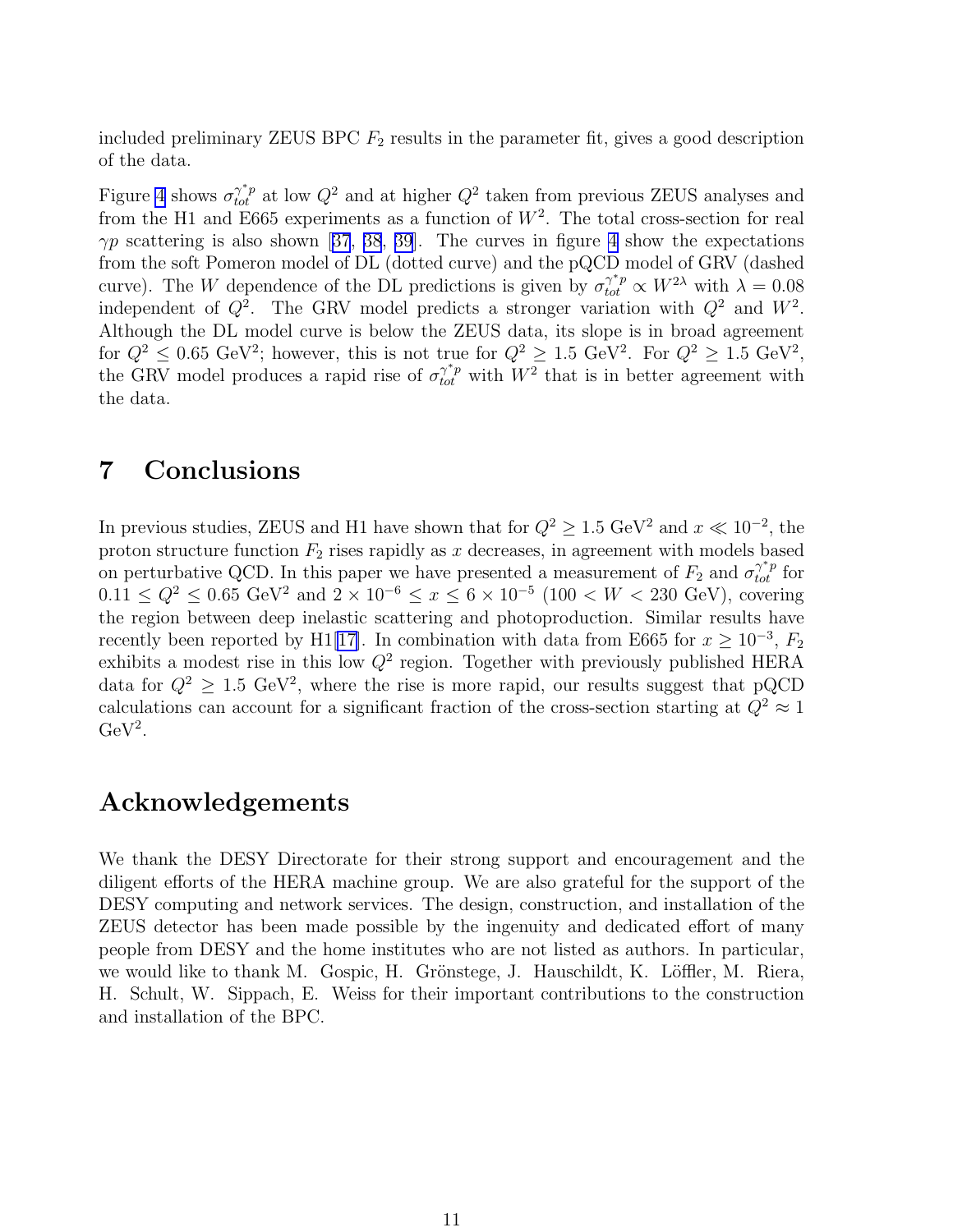## <span id="page-20-0"></span>References

- [1] ZEUS Collaboration, M. Derrick et al., Phys. Lett. B316 (1993) 412.
- [2] H1 Collaboration, I. Abt et al., Nucl. Phys. B407 (1993) 515.
- [3] ZEUS Collaboration, M. Derrick et al., Z. Phys. C69 (1996) 607; ZEUS Collaboration, M. Derrick et al., Z. Phys. C72 (1996) 399.
- [4] H1 Collaboration, S. Aid *et al.*, Nucl. Phys. B470 (1996) 3.
- [5] M. Glück, E. Reya and A. Vogt, Z. Phys. C48 (1990); M. Glück, E. Reya and A. Vogt, Z. Phys. C53 (1992) 127; M. Glück, E. Reya and A. Vogt, Z. Phys. C67 (1995) 433.
- [6] V. N. Gribov and L. N. Liptov, Sov. J. Nucl. Phys. 15 (1972) 438, 675; L. N. Liptov, Sov. J. Nucl. Phys. 20 (1975) 95; Y. L. Dokshitzer, Sov. Phys. JETP 46 (1977) 641; G. Altarelli and G. Parisi, Nucl. Phys. B126 (1977) 298.
- [7] A. D. Martin, W. J. Stirling and R. G. Roberts, Phys. Rev. D50 (1994) 6734; A. D. Martin, W. J. Stirling and R. G. Roberts, Phys. Lett. B354 (1995) 155.
- [8] CTEQ Collaboration, J. Botts et al., Phys. Lett. B304 (1993) 15.
- [9] A. Donnachie and P.V. Landshoff, Phys. Lett. B296 (1992) 227.
- [10] A. Donnachie and P.V. Landshoff, Z. Phys. C61 (1994) 139.
- [11] A. Capella, A. Kaidalov, C. Merino, and J. Tran Thanh Van, Phys. Lett. B337 (1994) 358.
- [12] B. Badelek and J. Kwiecinski, Phys. Lett. B295 (1992) 263.
- [13] K. Adel, F. Barreiro, and F.J. Ynduráin, FTUAM 96-39, hep-ph [9610380](http://arxiv.org/abs/hep-ph/9610380).
- [14] H. Abramowicz *et al.*, Phys. Lett. B269 (1991) 465.
- [15] A. Levy, [hep-ex 9608009](http://arxiv.org/abs/hep-ex/9608009) and TAUP 2349-96.
- [16] M. Löwe, Ph.D. thesis of University of Hamburg, DESY-F35D-96-03.
- [17] H1 Collaboration, I. Abt *et al.*, DESY-97-042 and [hep-ex 9703012.](http://arxiv.org/abs/hep-ex/9703012)
- [18] E665 Collaboration, M.R. Adams et al., Phys. Rev. D54 (1996) 3006.
- [19] ZEUS Collaboration, 'The Zeus Detector', Status Report 1993, ed U. Holm, DESY.
- [20] A Nucl. Inst. Meth. paper in preparation on the BPC design and performance.
- [21] R. Brun *et al.*, CERN DD/EE/84-1 (1987).
- [22] R. L. Ford and W. R. Nelson, SLAC 210 (1978); W. R. Nelson, H. Hiryama and D. W. Rogers, SLAC 265 (1985).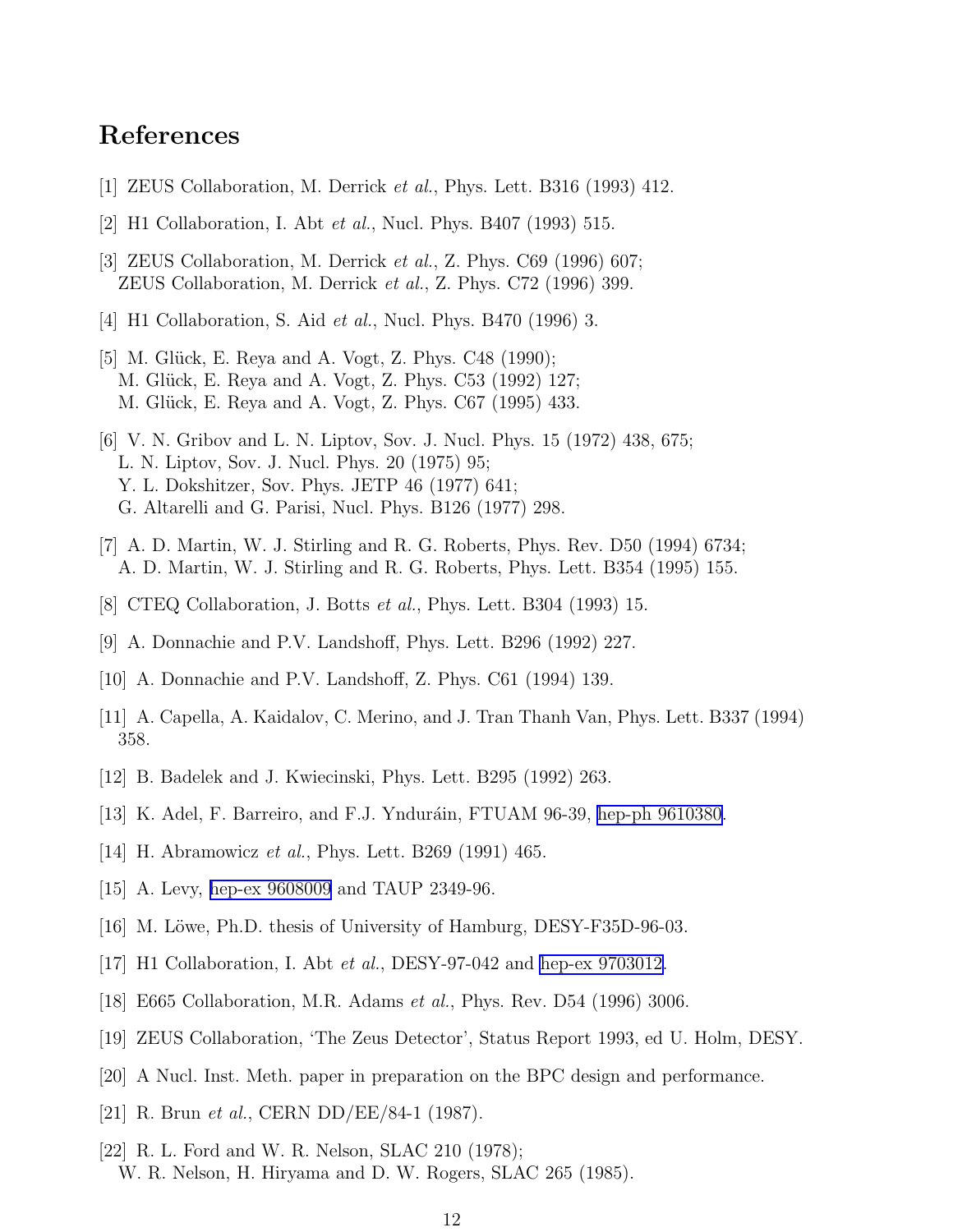- <span id="page-21-0"></span>[23] ZEUS Collaboration, M. Derrick *et al.*, Z. Phys. C65 (1995) 379.
- [24] N. Harnew *et al.*, Nucl. Instr. Meth. A279 (1989); B. Foster et al., Nucl. Instr. Meth. A338 (1994) 254.
- [25] U. Behrens *el al.*, DESY-92-064.
- [26] T. C. Awes et al., Nucl. Inst. Meth. A311 (1992) 130.
- [27] J. Andruszkow *et al.*, DESY-92-066.
- [28] W. H. Smith et al., Nucl. Inst. Meth. A355 (1995) 278.
- [29] A. Kwiatkowski et al., Proceedings of the HERA Workshop, Vol.3 (1991) 1294, Ed. W. Buchmüller and G. Ingelman.
- [30] L. Lönnblad, Comp. Phys. Comm. 71 (1992) 15; L. Lönnblad, Z. Phys. C65 (1995) 285.
- [31] G. Ingelman, A. Edin, and J.Rathsman, DESY 96-057.
- [32] M. Bergtsson and T. Sjöstrand, Comp. Phys. Comm 43 (1987) 367.
- [33] ZEUS Collaboration, M. Derrick et al., Conf. Proc. of ICHEP'96, pa02-053.
- [34] M. Kasprzak, Ph.D. Thesis, Warsaw University, DESY F35D-96-16(1996).
- [35] H.U. Bengtsson and T. Sjöstrand, Comp. Phys. Comm.  $46$  (1987)  $43$ ; T. Sjöstrand, CERN Th-7112-93, (1994).
- [36] G. Marchesini *et al.*, Comp. Phys. Comm. 67 (1992) 465.
- [37] ZEUS Collaboration, M. Derrick *et al.*, Z. Phys. C63 (1994) 391.
- [38] H1 Collaboration, S. Aid *et al.*, Z. Phys. C69 (1995) 27.
- [39] D. O. Caldwell *et al.*, Phys. Rev. Lett. 40 (1978) 1222; S. I. Alekhin et al., CERN-HERA 87-01 (1987).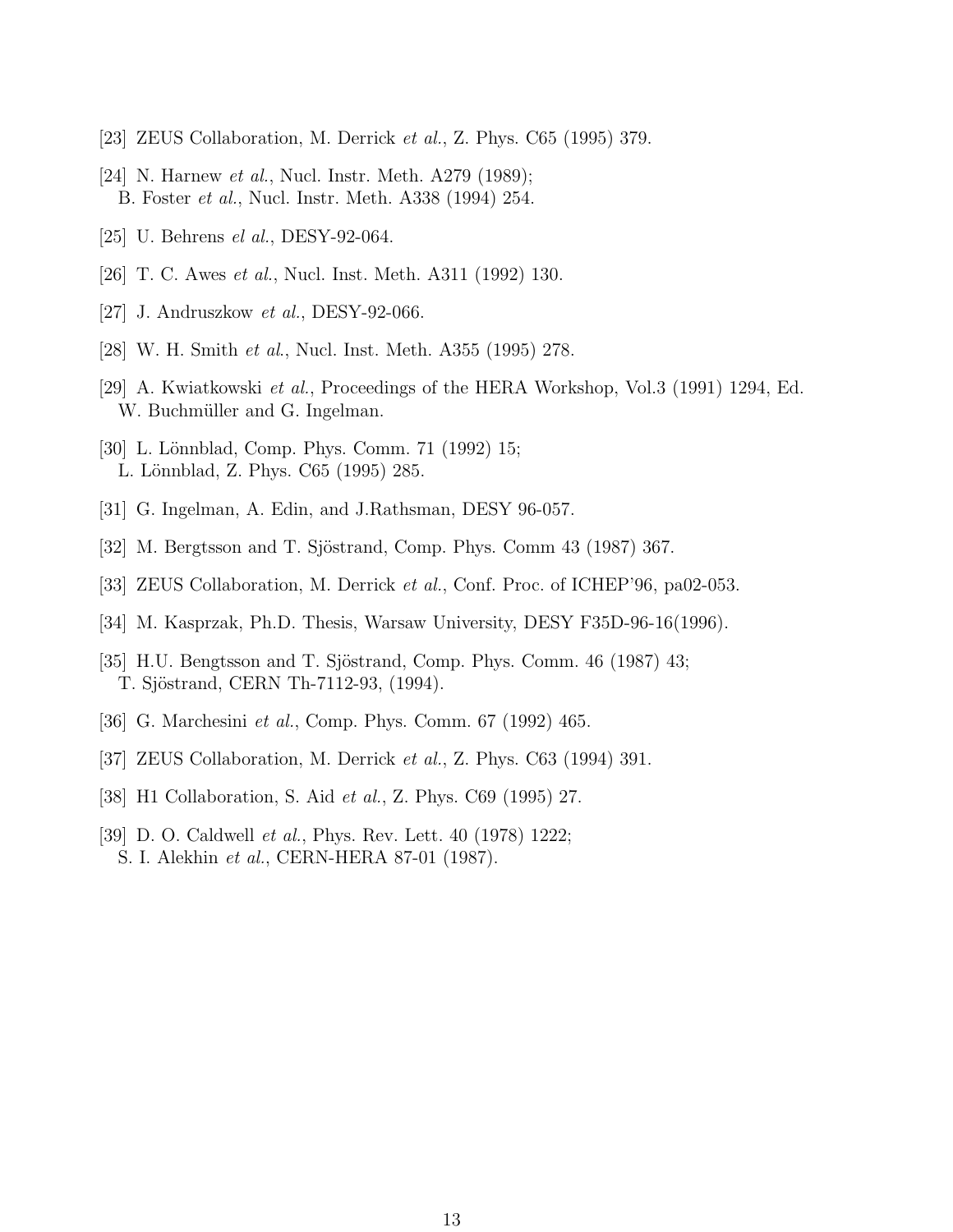<span id="page-22-0"></span>

Figure 1: (a) Schematic layout of the BPC and the beampipe. The BPC is located at  $Z=2937$  mm, and the inner edge is at  $X=44$  mm. (b) The fractional deviation from the mean energy for KP events as a function of the scattered positron X impact position at the BPC. (c) A comparison between MC and data of the ratio of the measured positron energy in the BPC,  $E_{BPC}$ , to the calculated positron energy,  $E_{calc}$  for elastic  $\rho^0$  events. (d) The FLT trigger efficiency as a function of BPC energy.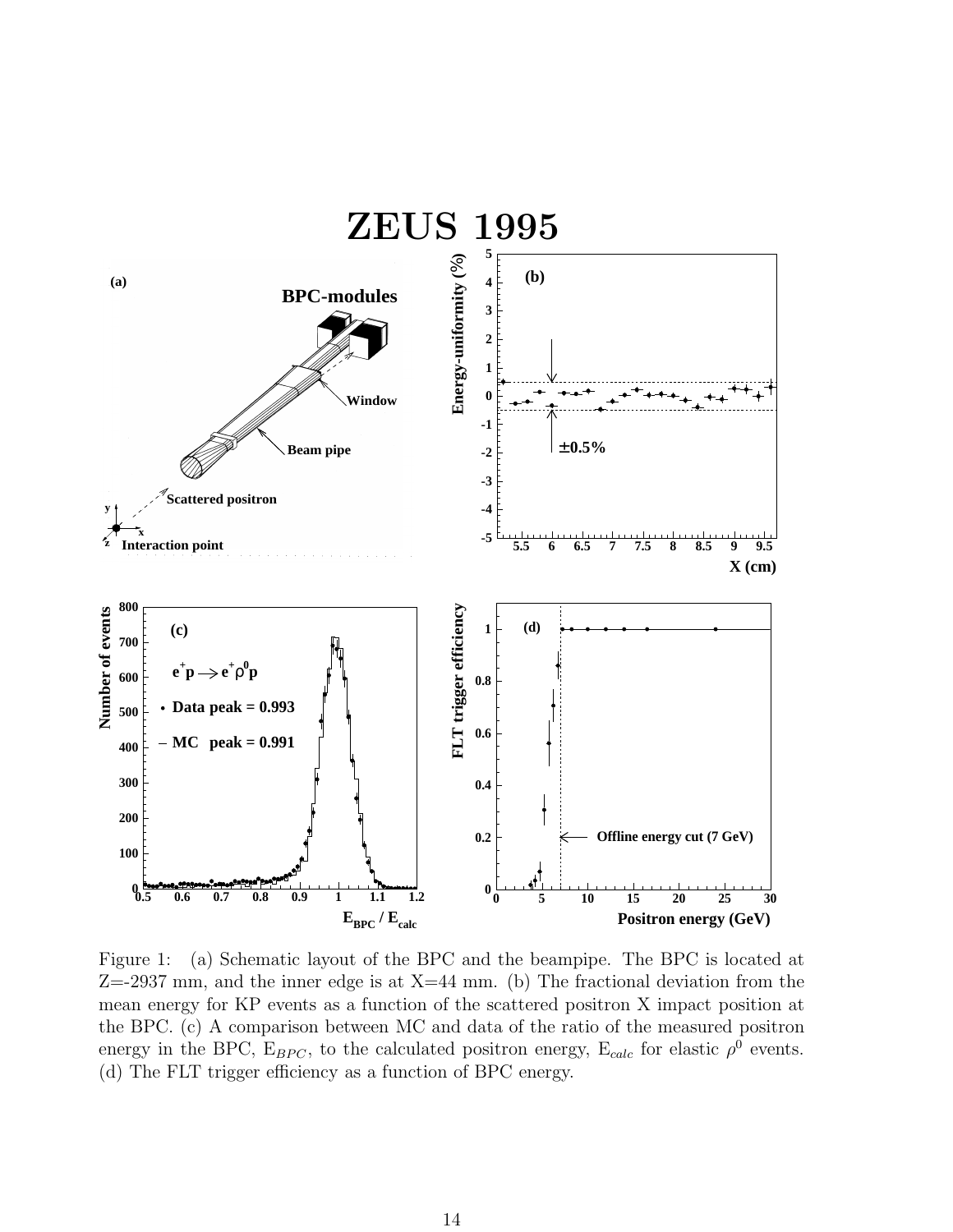<span id="page-23-0"></span>

Figure 2: Comparisons between simulated and data distributions for the variables: (a) scattered positron energy; (b)  $Q^2$ ; (c) x; and (d)  $\delta$ . Data are shown as solid circles, photoproduction simulation as shaded regions, and the sum of the signal and photoproduction simulations as solid lines. In figure (d) the signal simulation is shown as a dashed line and the measured background as triangular points. The structure function in the simulation has been reweighted to that measured in the present analysis.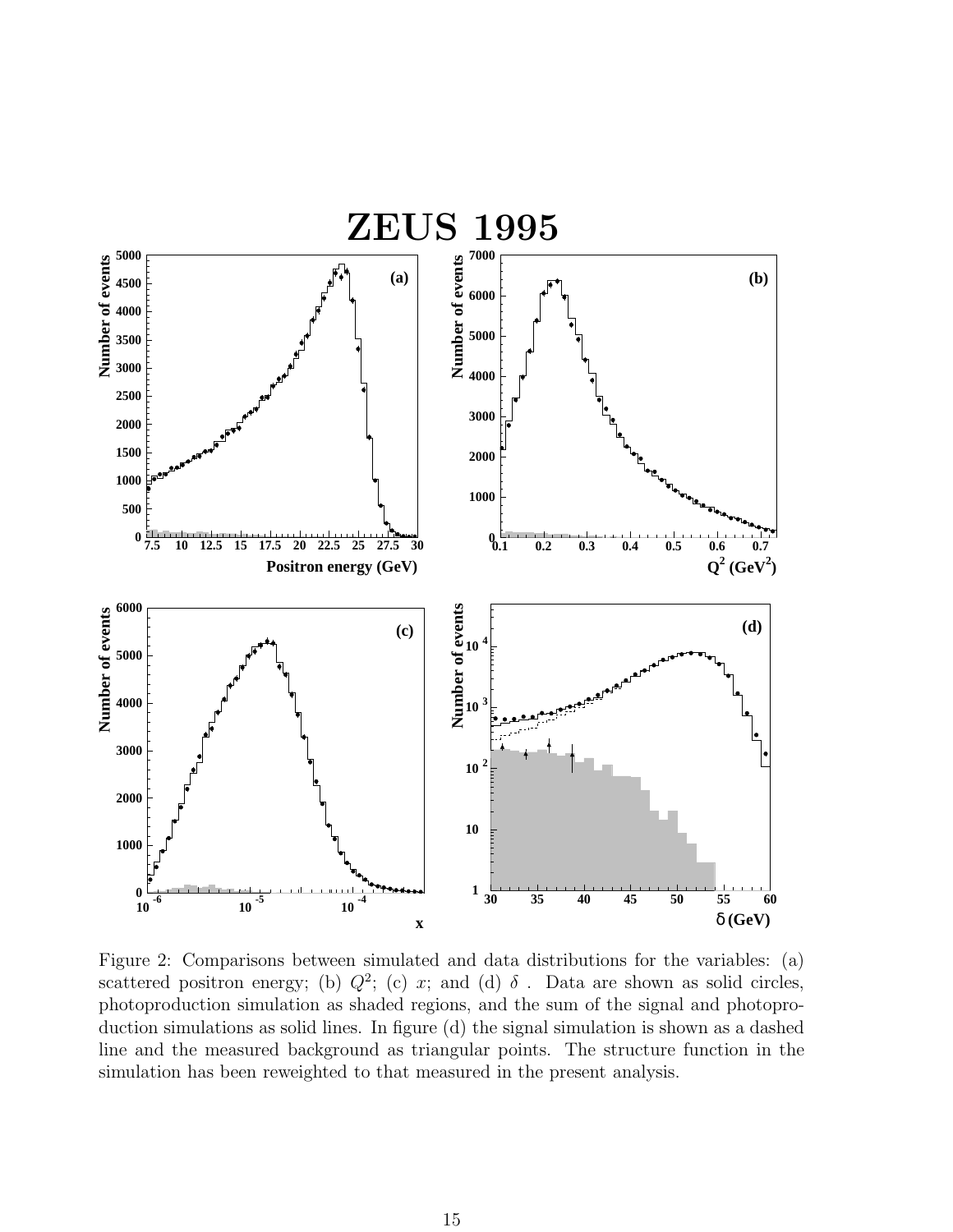<span id="page-24-0"></span>

Figure 3:  $F_2(x, Q^2)$  as a function of x for different  $Q^2$  bins. The data from this analysis, ZEUS BPC 95, are shown as solid dots, with E665, H1 and previous ZEUS points shown as open squares, open circles and solid triangles, respectively. New points from H1[[17\]](#page-20-0) at low  $Q^2$  are also shown as solid inverted triangles (the point at  $Q^2 = 0.35 \text{ GeV}^2$  is displayed in the 0.4 GeV<sup>2</sup> panel; additional points at 2.5 and 3.5 GeV<sup>2</sup> not shown.) Curves from the models of DL, CKMT, BK, ABY and GRV are overlaid.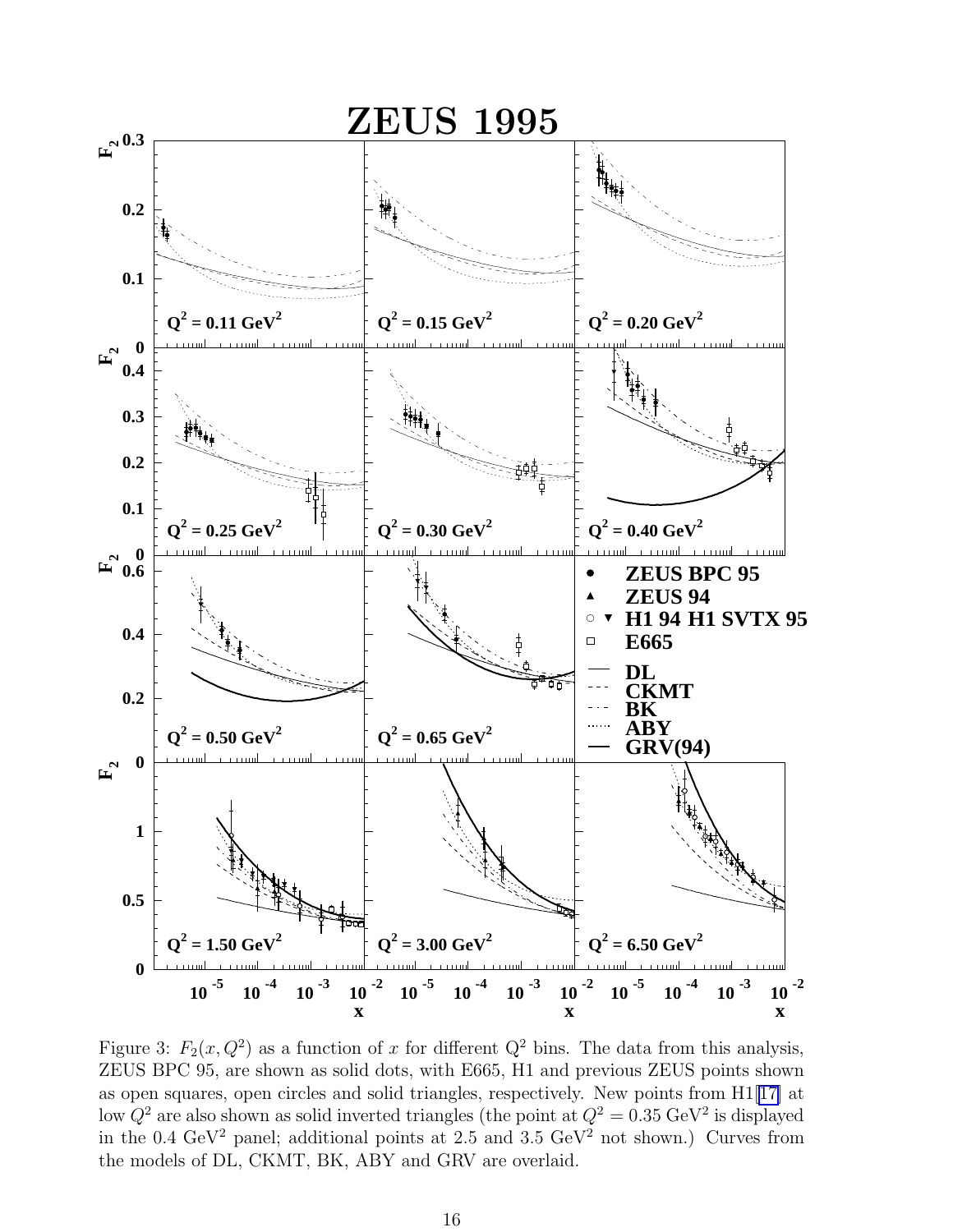<span id="page-25-0"></span>

Figure 4: The total virtual photon-proton cross-section  $\sigma_{tot}^{\gamma^*p}$  as a function of  $W^2$ . The data from this analysis (ZEUS BPC 95), previous 1994 ZEUS analyses, H1, and E665 are shown. The total cross-section for real photon-proton scattering from ZEUS, H1 and photoproduction experiments at low W are also shown. The predictions of DL and GRV (at the ZEUS  $Q^2$  values) are indicated by the dotted and dashed curves respectively.